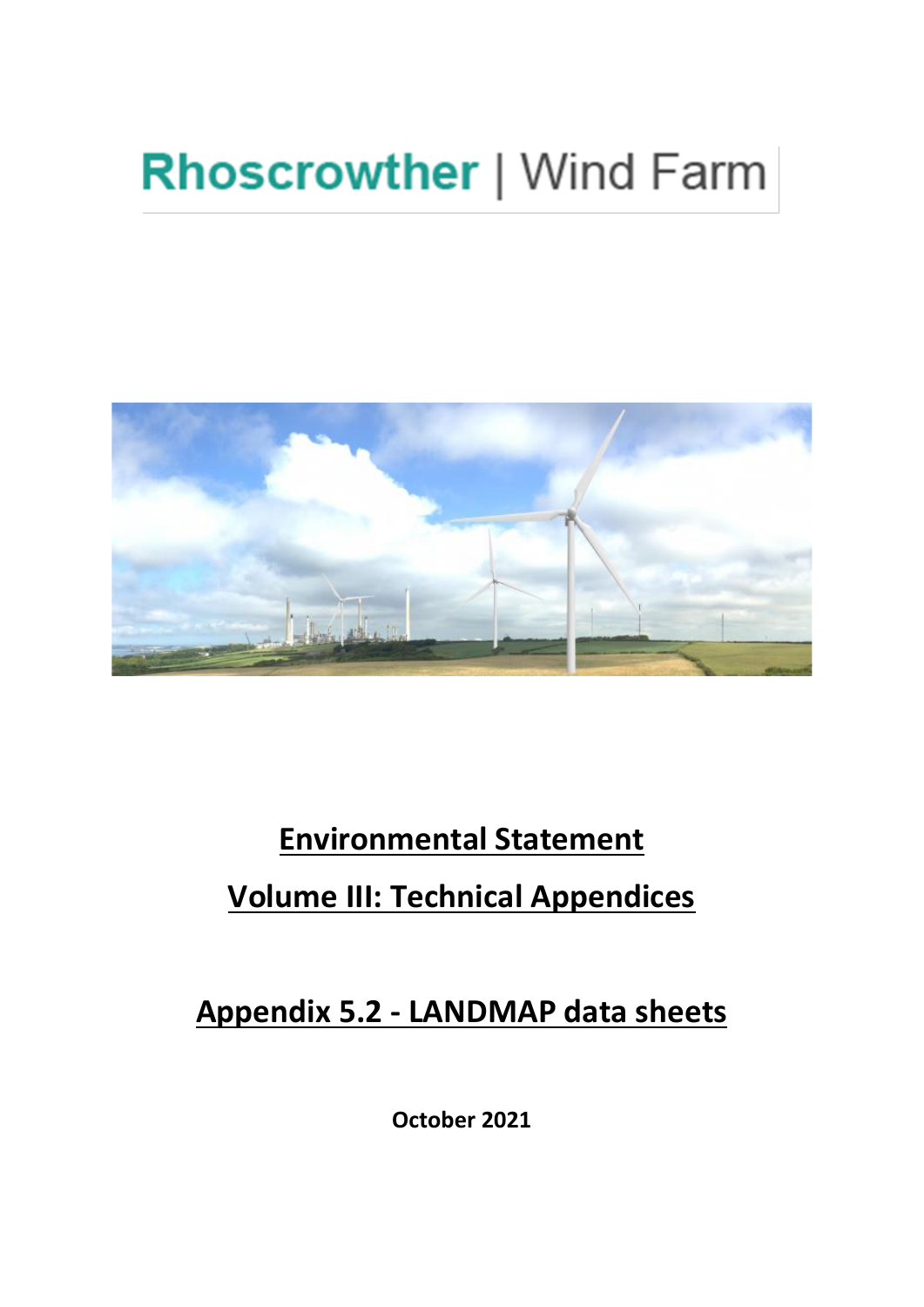| Area Unique ID: PMBRKVS061      |
|---------------------------------|
| Aspect: Visual and Sensory      |
| Area: Castlemartin              |
| Region: Pembrokeshire           |
| Survey Date: 2002-09-26         |
| Level 1: Lowland                |
| Level 2: Rolling Lowland        |
| Level 3: Mosaic Rolling Lowland |

## **Monitoring**

| Q1 - Date of monitoring?                                                           | 2015-02-06                                                                                                                                                                                                               |
|------------------------------------------------------------------------------------|--------------------------------------------------------------------------------------------------------------------------------------------------------------------------------------------------------------------------|
| Q1a - Monitoring undertaken by                                                     | Stages 1, 2 and 3 change detection, field<br>$\bullet$<br>verification and amendment completed by Bronwen<br>Thomas, in conjunction with the planning<br>authority. Quality Assurance completed by White<br>Consultants. |
| Q1b - Has this record been<br>updated following monitoring<br>work?                | This record has been updated following monitoring<br>$\bullet$<br>work, there was a real change in the aspect area -<br>views to more industry                                                                           |
| Q1c - Change indicated by                                                          | OS Data, Aerial Photographs<br>٠<br>Policies, plans & information resources<br>$\bullet$<br>Fieldwork                                                                                                                    |
| Q1d - What has changed?                                                            | Description<br>٠<br>Condition & Trend<br><b>Boundaries</b>                                                                                                                                                               |
| Q1e - Has the information ever<br>been verified in the field?                      | Yes - 1:25,000                                                                                                                                                                                                           |
| Q2 - Does this area have a special<br>or functional link with an<br>adjacent area? | <b>No</b><br>$\bullet$                                                                                                                                                                                                   |
| Q2a - During which season(s) was<br>fieldwork carried out?                         | Late summer<br>$\bullet$                                                                                                                                                                                                 |

| Q3 - Summary Description | The large Aspect Area of Castlemartin contains a<br>rolling agricultural landscape with interspersed<br>woodland areas and small valleys. Red (sandstone)<br>soils underlie the characterise fields and minor |
|--------------------------|---------------------------------------------------------------------------------------------------------------------------------------------------------------------------------------------------------------|
|--------------------------|---------------------------------------------------------------------------------------------------------------------------------------------------------------------------------------------------------------|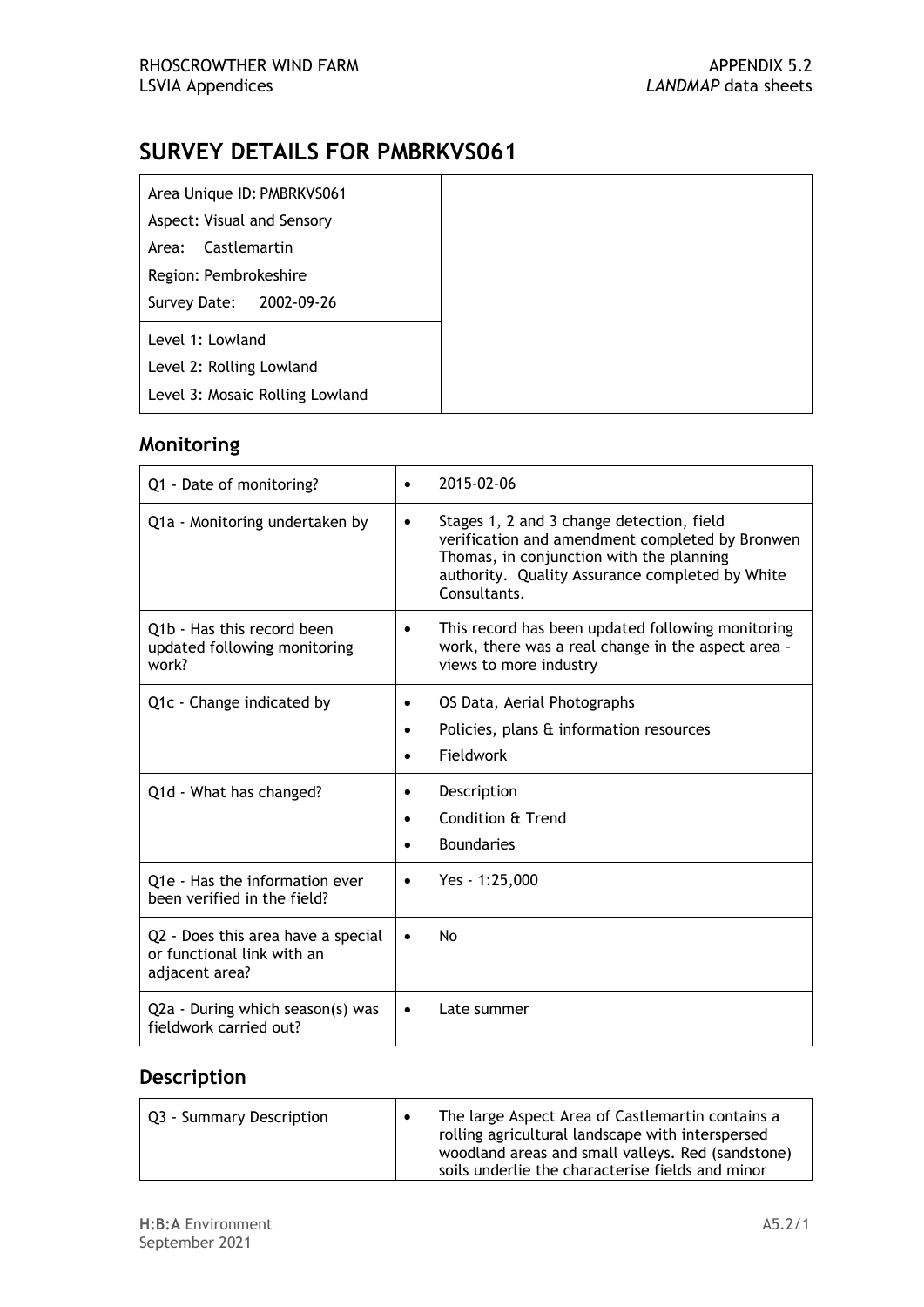|                                                        | roads of this area. Borrowed views across the<br>Cleddau estuary are generally attractive, with<br>visual detractors including borrowed views of the<br>power station & oil refinery and views of large<br>pylons within the Aspect Area.                         |
|--------------------------------------------------------|-------------------------------------------------------------------------------------------------------------------------------------------------------------------------------------------------------------------------------------------------------------------|
|                                                        | Change detection 2014: From the northern half of<br>this area there are views across the Haven to wind<br>turbines and oil terminals - additional industrial<br>'clutter'.                                                                                        |
| Q4 - Physical Form and Elements:<br>Topographic Form?  | Rolling/Undulating<br>٠                                                                                                                                                                                                                                           |
| Q5 - Physical Form and Elements:<br>Landcover Pattern? | Field Pattern/Mosaic<br>$\bullet$                                                                                                                                                                                                                                 |
| Q6 - Physical form and elements:<br>Settlement pattern | Scattered Rural/Farm<br>$\bullet$                                                                                                                                                                                                                                 |
| Q7 - Physical form and elements:<br>Boundary type      | Managed Hedge<br>$\bullet$                                                                                                                                                                                                                                        |
| Q8 - Aesthetic Qualities: Scale?                       | Medium<br>$\bullet$                                                                                                                                                                                                                                               |
| Q9 - Aesthetic Qualities: Sense of<br>Enclosure?       | <b>Open</b><br>$\bullet$                                                                                                                                                                                                                                          |
| Q10 - Aesthetic Qualities:<br>Diversity?               | Simple                                                                                                                                                                                                                                                            |
| Q11 - Aesthetic Qualities:<br>Texture?                 | Smooth                                                                                                                                                                                                                                                            |
| Q12 - Aesthetic Qualities: Lines?                      | Angular<br>$\bullet$                                                                                                                                                                                                                                              |
| Q13 - Aesthetic Qualities: Colour?                     | Muted<br>$\bullet$                                                                                                                                                                                                                                                |
| Q14 - Aesthetic Qualities:<br>Balance?                 | Balanced                                                                                                                                                                                                                                                          |
| Q15 - Aesthetic Qualities: Unity?                      | Unity<br>$\bullet$                                                                                                                                                                                                                                                |
| Q16 - Aesthetic Qualities:<br>Pattern?                 | Regular<br>$\bullet$                                                                                                                                                                                                                                              |
| Q17 - Aesthetic Qualities:<br>Seasonal Interest?       | Mixed<br>$\bullet$                                                                                                                                                                                                                                                |
| Q18 - Other Factors: Level of<br>Human Access?         | Frequent<br>$\bullet$                                                                                                                                                                                                                                             |
| Q19 - Other Factors: Night-Time<br>Light Pollution?    | Slight - the settlements of Lamphey and Milton<br>$\bullet$<br>within the Aspect Area create localised light<br>pollution as does the town of Pembroke on the<br>northern boundary of the area, whilst the<br>remainder of the Aspect Area is much less affected. |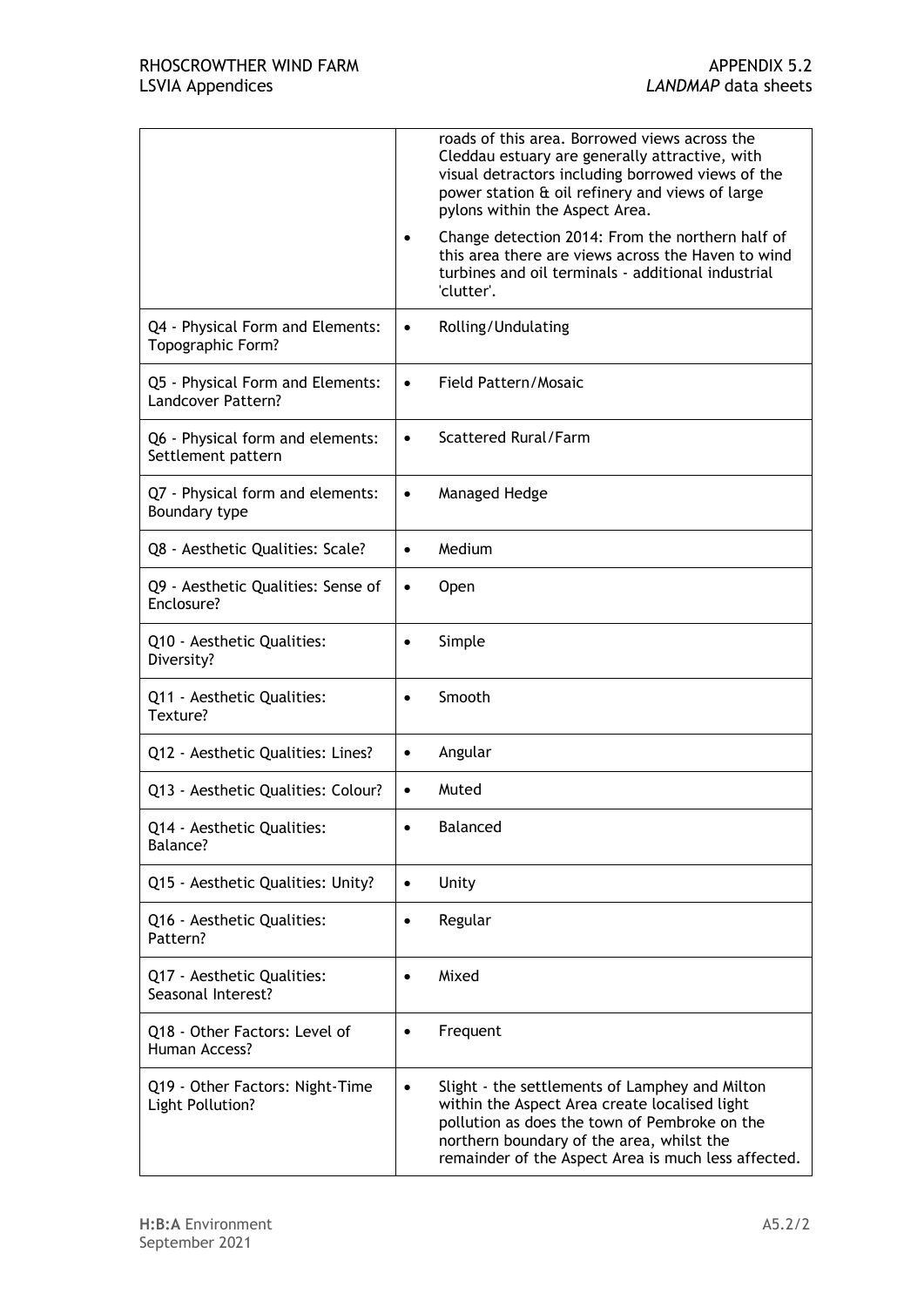| Q20 - Other Factors: Use of<br><b>Construction Materials?</b> | Generally Appropriate                                                                                                                                                                                                                                                                                                                                                                                                                                   |
|---------------------------------------------------------------|---------------------------------------------------------------------------------------------------------------------------------------------------------------------------------------------------------------------------------------------------------------------------------------------------------------------------------------------------------------------------------------------------------------------------------------------------------|
| 021 - What materials? Give<br>Details:                        | The majority of the Aspect Area is rural with most<br>$\bullet$<br>residences made of stone with render and slate<br>roofs in the traditional style of the area with some<br>modern additions appearing similar in style and<br>others attractively faced in exposed stone                                                                                                                                                                              |
| Q22 - There are attractive<br>views                           | both in and out - the area features an open rural<br>$\bullet$<br>landscape with strong coastal influence and some<br>areas having open, windswept landscapes to the<br>west of the area and a raised position offering<br>views of the estuary bay to the north                                                                                                                                                                                        |
| Q23 - There are detractive<br>views                           | both in and out - there are large scale electricity<br>$\bullet$<br>pylons within the Aspect Area that detract from the<br>landscape as do views of the power station and oil<br>refinery to the west of the area                                                                                                                                                                                                                                       |
|                                                               | 2014 - additional views to wind turbines and oil<br>terminals across Haven                                                                                                                                                                                                                                                                                                                                                                              |
| Q24 - Perceptual and Other<br><b>Sensory Qualities</b>        | Exposed<br>$\bullet$<br>Attractive<br>$\bullet$<br>Remote<br>$\bullet$<br>Wild - the aspect area is generally settled with an<br>agricultural landscape displaying the traditional use<br>of the land in stone walls and traditional<br>buildings The western part of the area is more<br>open and exposed with a wild feel to it despite the<br>impact of the industrial elements to the north of<br>this area<br>Unattractive<br>Settled<br>$\bullet$ |
| Q25 - What is the sense of<br>place/local distinctiveness     | Moderate - borrowed views across the Daugleddau<br>$\bullet$<br>estuary and a dune like landscape with views of the<br>oil refinery and power station to the west of the<br>area add to the more general agricultural aspect of<br>the majority of the Aspect Area                                                                                                                                                                                      |

| Q26 - Value:     | $\bullet$ | Moderate - the Aspect Area contains a<br>characteristic farmland landscape with small fields<br>and minor roads that is enhanced by borrowed<br>views of the Daugleddau estuary to the west, yet is<br>reduced in value by the impact of pylons and<br>industrial works out to the north |
|------------------|-----------|------------------------------------------------------------------------------------------------------------------------------------------------------------------------------------------------------------------------------------------------------------------------------------------|
| Q27 - Condition: | $\bullet$ | Fair - the area is under a generally appropriate<br>level of care with mostly well-kept yet unintensive<br>areas                                                                                                                                                                         |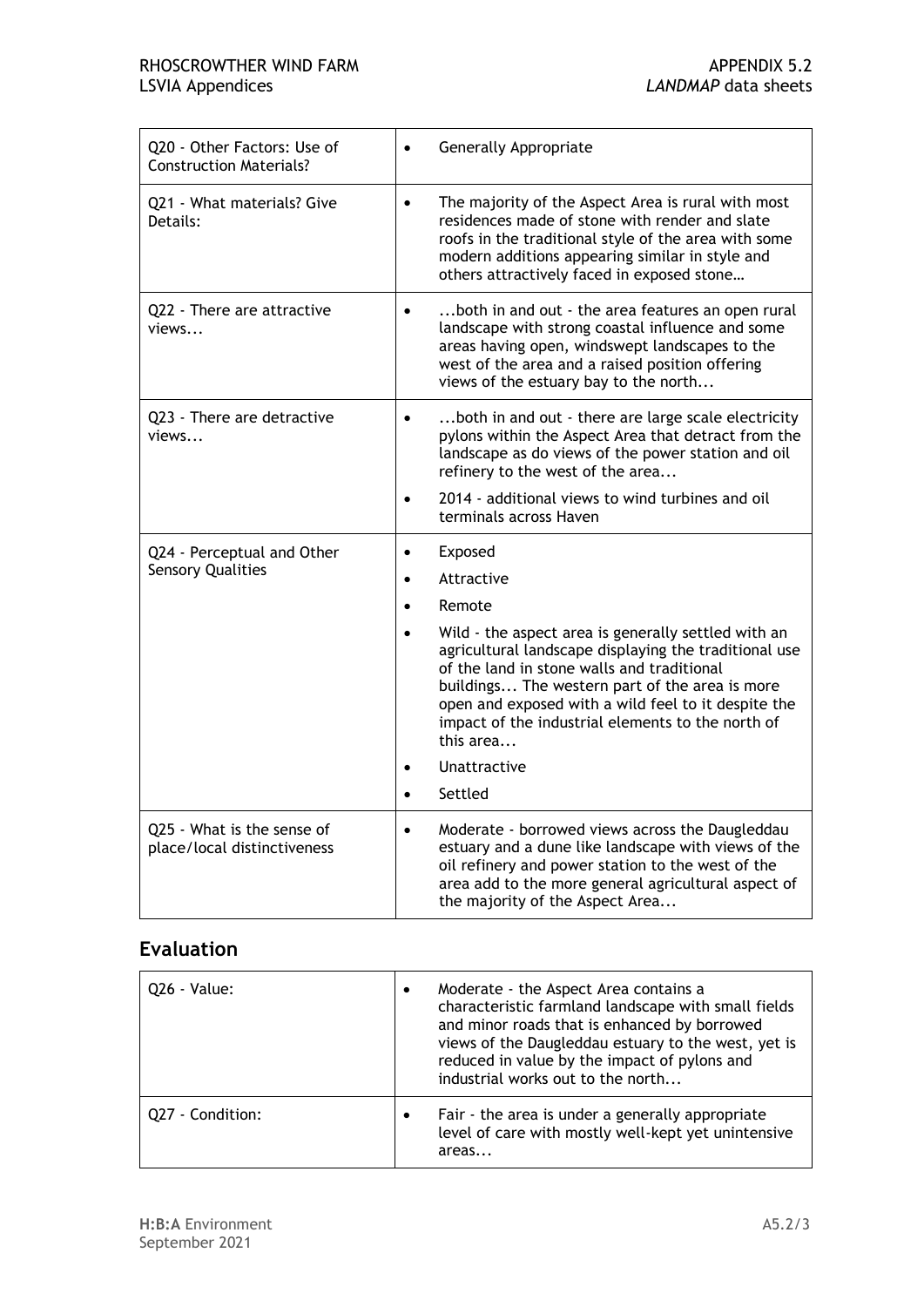| 028 - Trend: | Declining - gradually more visual intrusions of<br>industrial developments around the Haven |
|--------------|---------------------------------------------------------------------------------------------|
|--------------|---------------------------------------------------------------------------------------------|

#### **Recommendations**

| Q29 - Existing management                                   | <b>Generally Appropriate</b><br>$\bullet$                                                                                                                                                                                                                  |
|-------------------------------------------------------------|------------------------------------------------------------------------------------------------------------------------------------------------------------------------------------------------------------------------------------------------------------|
| Q30 - Existing management<br>remarks:                       | The Aspect Area contains mostly rural landscapes<br>$\bullet$<br>with some scattered small villages and is generally<br>well-managed with some areas including stone<br>walls that are apparently less well-managed                                        |
| Q31 - Principal management<br>recommendation:               | Preserve the rural character of the Aspect Area<br>$\bullet$                                                                                                                                                                                               |
| Q32 - Guideline                                             | Medium Term - prevent further encroachment of<br>$\bullet$<br>industrial works into the north of the Aspect Area.<br>Long Term - preserve the rural character of the<br>aspect area defined by woodland, farmland and<br>coastal and estuarine hinterland. |
| Q33 - Define the key qualities that<br>should be conserved: | Coastal aspect and wilderness feel to the western<br>$\bullet$<br>end of the Aspect Area                                                                                                                                                                   |
| Q34 - Define the key qualities that<br>should be enhanced:  | None<br>$\bullet$                                                                                                                                                                                                                                          |
| Q35 - Define the key qualities that<br>should be changed:   | None<br>$\bullet$                                                                                                                                                                                                                                          |
| Q36 - Define the key elements<br>that should be conserved:  | Traditional buildings and views of the Daugleddau<br>$\bullet$<br>estuary to the north should be conserved as these<br>enhance the character of the Aspect Area                                                                                            |
| Q37 - Define the key elements<br>that should be enhanced:   | Boundaries including stone walls should be more<br>$\bullet$<br>well maintained to ensure their preservation in<br>open exposed areas                                                                                                                      |
| Q38 - Define the key elements<br>that should be changed:    | None<br>$\bullet$                                                                                                                                                                                                                                          |

## **Tolerance to Change**

| and condition of the visual &<br>sensory features of the area? | Q39 - Are there any significant<br>threats to the current integrity | Not known |
|----------------------------------------------------------------|---------------------------------------------------------------------|-----------|
|----------------------------------------------------------------|---------------------------------------------------------------------|-----------|

## **Aspect Area Boundary**

| Q40 - To what level was this<br>information site-surveyed? |  | ∟evel 3 |
|------------------------------------------------------------|--|---------|
|------------------------------------------------------------|--|---------|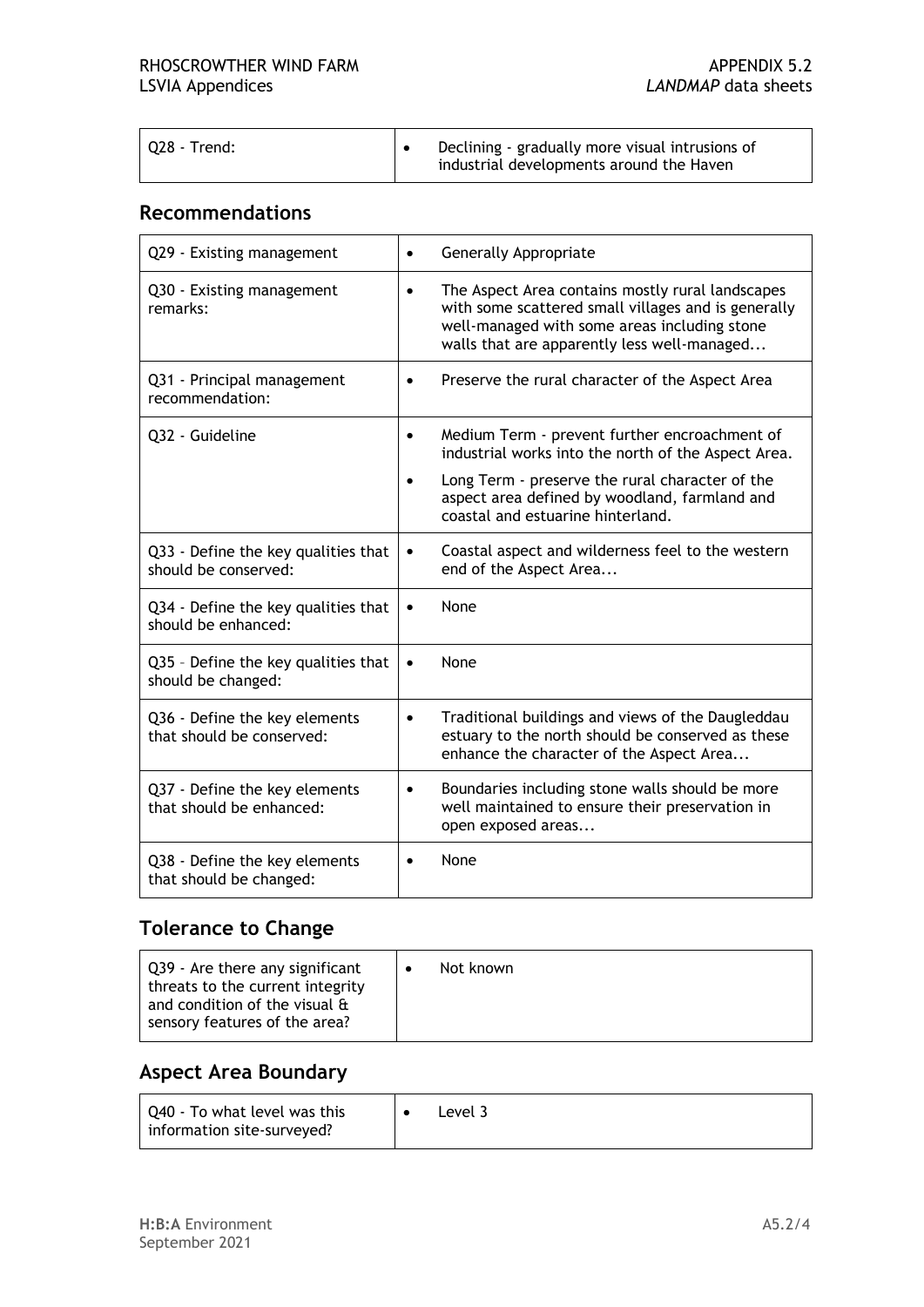| Q41 - At 1:10,000, how much of<br>the Aspect Area boundary is<br>precise?               | $\bullet$ | Some - boundary with VS059 and VS065 defined by<br>relatively greater woodland content, with VS063 by<br>undulating landform                            |
|-----------------------------------------------------------------------------------------|-----------|---------------------------------------------------------------------------------------------------------------------------------------------------------|
| Q42 - What baseline information<br>source was used for Aspect Area<br>boundary mapping? | $\bullet$ | OS Landline                                                                                                                                             |
| Q43 - If OS Data was used, what<br>was the scale?                                       |           | 1:10,000                                                                                                                                                |
| Q44 - What is the justification for<br>the Aspect Area boundaries?                      |           | The Aspect Area boundary contains the open<br>lowland mosaic of farmland with scattered small<br>settlements in the south west part of<br>Pembrokeshire |
|                                                                                         |           | 2014 - boundary change to exclude expansion of<br>Pembroke in two places                                                                                |

## **Bibliography**

| Q45 - List the key sources used<br>l for this assessment | OS plans and aerial photographs |
|----------------------------------------------------------|---------------------------------|
|                                                          |                                 |

#### **Evaluation Matrix**

| Q46 - Evaluation Criteria: Scenic<br>quality     | Moderate - the Aspect Area contains attractive<br>$\bullet$<br>views of rural landscapes with minor roads and<br>small villages crossed in some areas by imposing<br>pylons as well as borrowed views of the Daugleddau<br>estuary beyond the less attractive oil refinery and<br>power station to the north of the area                                                      |
|--------------------------------------------------|-------------------------------------------------------------------------------------------------------------------------------------------------------------------------------------------------------------------------------------------------------------------------------------------------------------------------------------------------------------------------------|
| Q47 - Evaluation Criteria:<br>Integrity          | Moderate - the pylons and industrial plants that<br>٠<br>impact on the area do not significantly affect the<br>nature of this rural area with a strong coastal<br>influence in places                                                                                                                                                                                         |
| Q48 - Evaluation Criteria:<br>Character          | Moderate - the area is characterised by pleasant<br>$\bullet$<br>farmland with minor lanes and small villages and is<br>enhanced by borrowed estuarine views and a<br>windswept coastal feel to the west                                                                                                                                                                      |
| Q49 - Evaluation Criteria: Rarity                | Moderate - the majority of the area is<br>$\bullet$<br>characteristic of rural landscapes in Pembrokeshire<br>yet is of note because of its undeveloped nature<br>and coastal aspect                                                                                                                                                                                          |
| Q50 - Evaluation Criteria: Overall<br>Evaluation | Moderate - the Aspect Area is largely an attractive<br>$\bullet$<br>rural landscape influenced by farming practices<br>both historically and in the present Small villages<br>and coastal influences add to the value of the area<br>which is, however, reduced by the impact of large<br>pylons close to Pembroke and views of industrial<br>plants to the north of the area |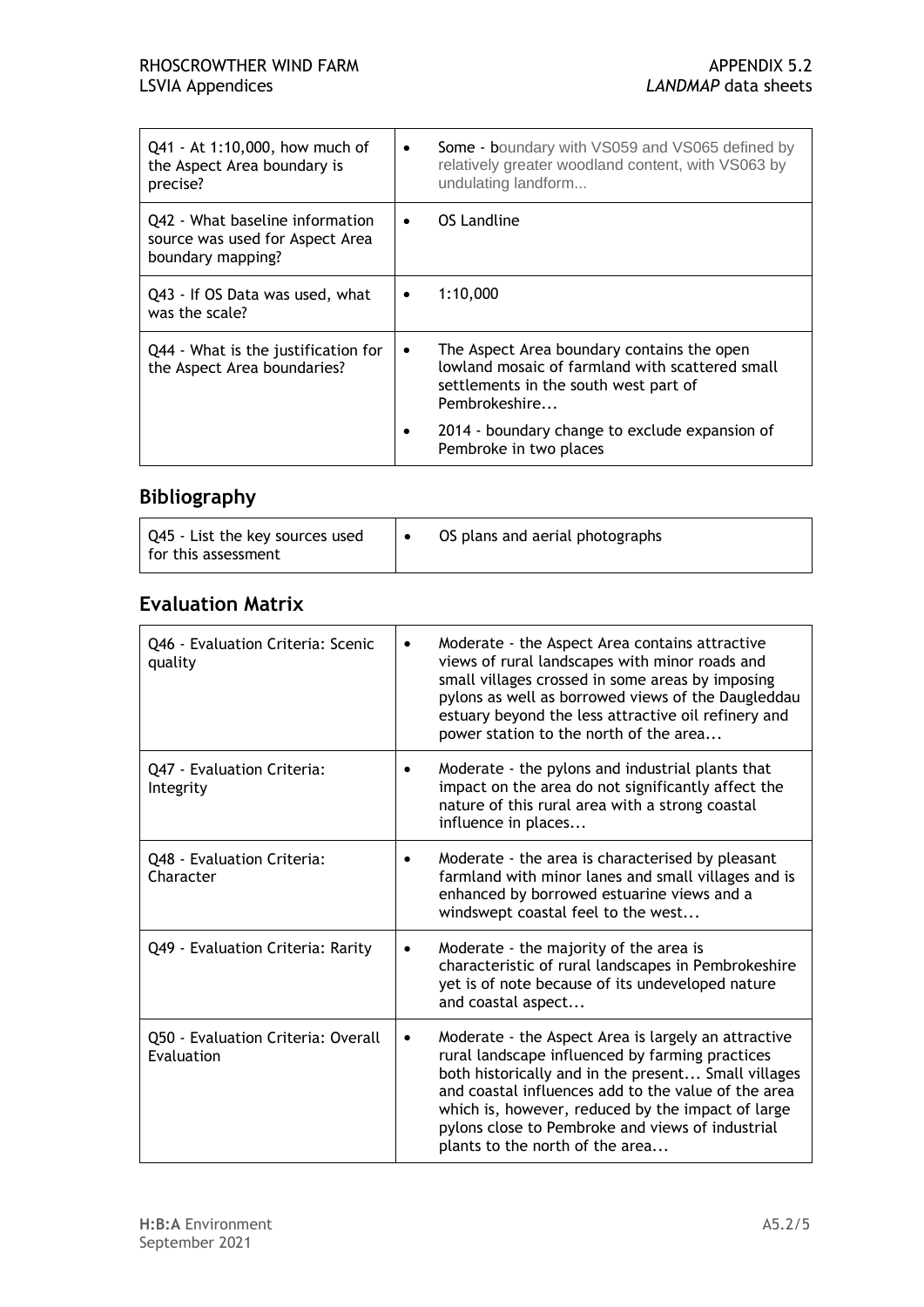| Q51 - Justification of overall<br>$\bullet$<br>evaluation | The overall moderate valuation of the Aspect Area<br>has been reached through consideration of the<br>moderate values for all criteria of scenic quality,<br>integrity, character and rarity which reflect the not<br>uncommon agricultural character of the landscape |
|-----------------------------------------------------------|------------------------------------------------------------------------------------------------------------------------------------------------------------------------------------------------------------------------------------------------------------------------|
|-----------------------------------------------------------|------------------------------------------------------------------------------------------------------------------------------------------------------------------------------------------------------------------------------------------------------------------------|

#### **Assessment**

| Q52 - Additional Assessments | None |
|------------------------------|------|
| Q53 - Additional Comments    | None |

#### **LMP 14 & 09**

| Q54 - LANDMAP derived landscape  <br>types (LMP14) | ∣∙ | Valleys and rolling lowland (mosaic 20-50% wooded,<br>hedgerow character) |
|----------------------------------------------------|----|---------------------------------------------------------------------------|
| Q55 - LANDMAP derived landscape  <br>types (LMP09) | ∣∙ | Lowland mosaic >20% wooded                                                |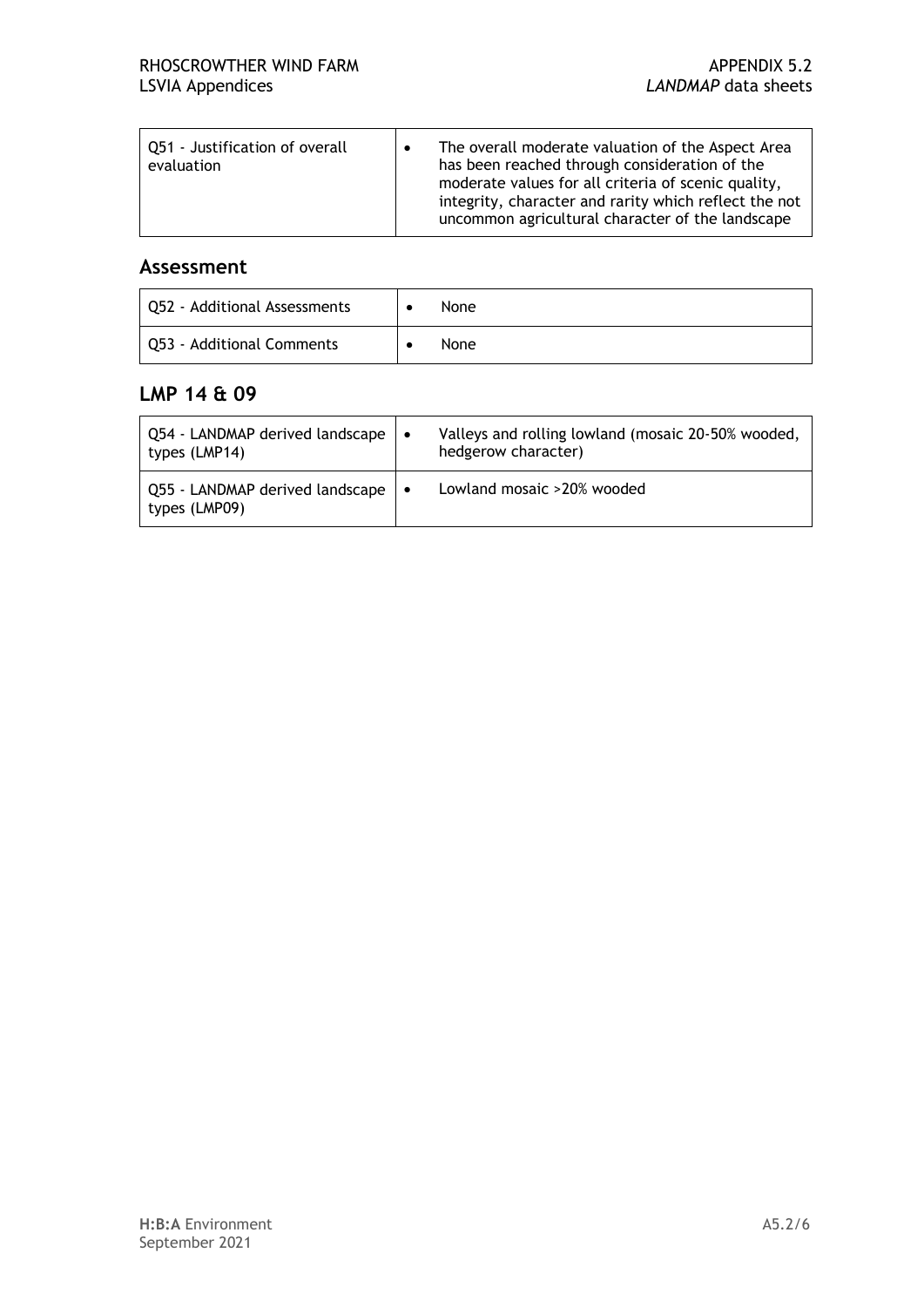| Area Unique ID: PMBRKVS063          |
|-------------------------------------|
| Aspect: Visual and Sensory          |
| Area: Merrion Ranges                |
| Region: Pembrokeshire               |
| Survey Date: 2002-09-26             |
| Level 1: Lowland                    |
| Level 2: Flat Lowland/Levels        |
| Level 3: Flat Open Lowland Farmland |
| Level 4: Flat Farmland - Levels     |

## **Monitoring**

| Q1 - Date of monitoring?                                                           | 2015-02-06                                                                                                                                                                                                               |
|------------------------------------------------------------------------------------|--------------------------------------------------------------------------------------------------------------------------------------------------------------------------------------------------------------------------|
| Q1a - Monitoring undertaken by                                                     | Stages 1, 2 and 3 change detection, field<br>$\bullet$<br>verification and amendment completed by Bronwen<br>Thomas, in conjunction with the planning<br>authority. Quality Assurance completed by White<br>Consultants. |
| Q1b - Has this record been<br>updated following monitoring<br>work?                | This record remains unchanged following<br>٠<br>monitoring work                                                                                                                                                          |
| Q1c - Change indicated by                                                          |                                                                                                                                                                                                                          |
| Q1d - What has changed?                                                            |                                                                                                                                                                                                                          |
| Q1e - Has the information ever<br>been verified in the field?                      | Yes - 1:25,000<br>٠                                                                                                                                                                                                      |
| Q2 - Does this area have a special<br>or functional link with an<br>adjacent area? | No<br>$\bullet$                                                                                                                                                                                                          |
| Q2a - During which season(s) was<br>fieldwork carried out?                         |                                                                                                                                                                                                                          |

| Q3 - Summary Description | The Merrion Ranges Aspect Area is a gently<br>undulating grassland and farmland landscape set in<br>the coastal hinterland on the southern tip of<br>Pembrokeshire The area has a low level of built<br>development yet is characterised by evidence of<br>former quarries and scattered villages and a<br>military influence on range areas to the north and<br>west of the Aspect Area |
|--------------------------|------------------------------------------------------------------------------------------------------------------------------------------------------------------------------------------------------------------------------------------------------------------------------------------------------------------------------------------------------------------------------------------|
|                          |                                                                                                                                                                                                                                                                                                                                                                                          |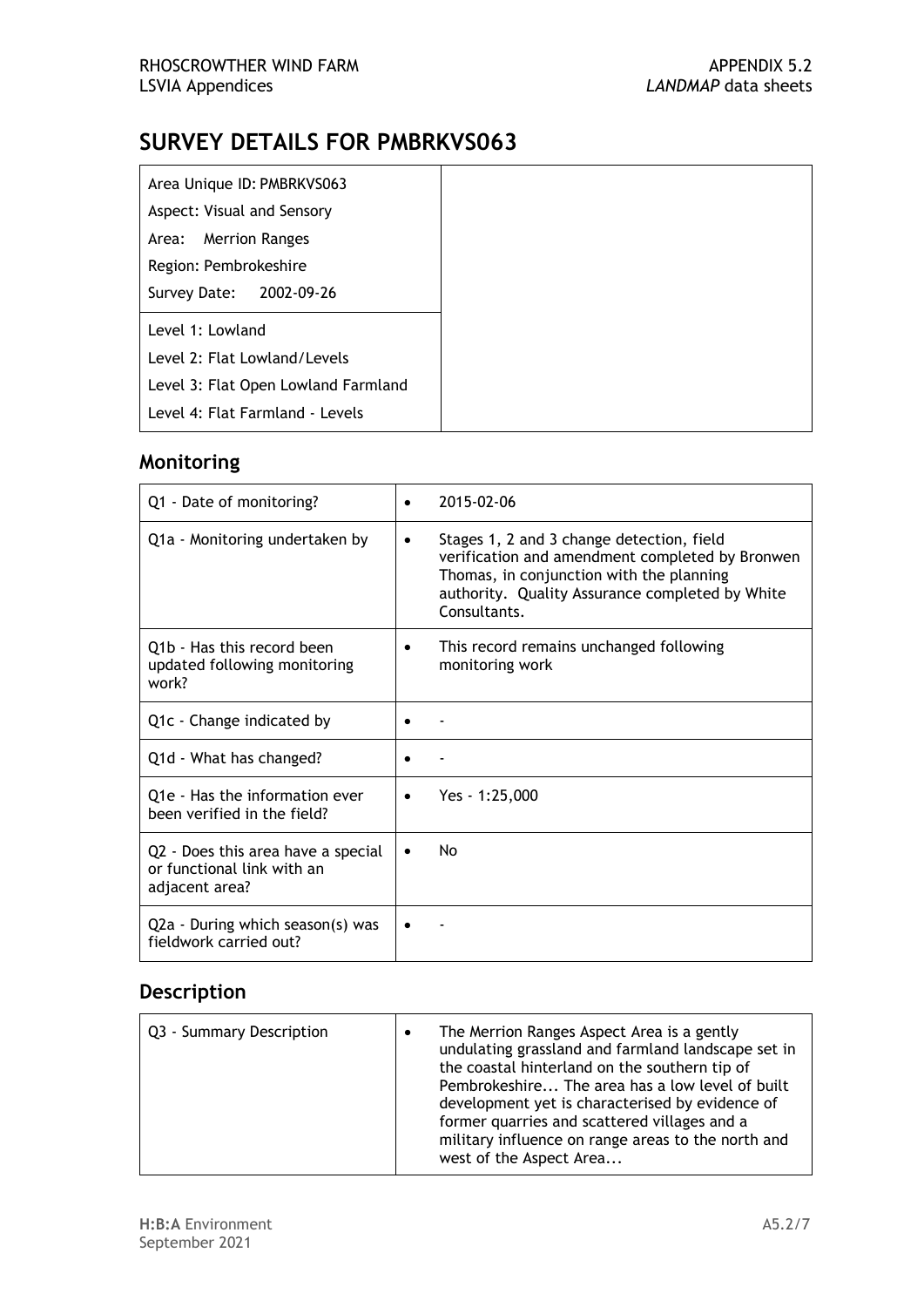#### RHOSCROWTHER WIND FARM **APPENDIX 5.2** LSVIA Appendices *LANDMAP* data sheets

| Q4 - Physical Form and Elements:                    | Levels                                                                                                                                                                                                                                                                                                               |
|-----------------------------------------------------|----------------------------------------------------------------------------------------------------------------------------------------------------------------------------------------------------------------------------------------------------------------------------------------------------------------------|
| Topographic Form?                                   | $\bullet$                                                                                                                                                                                                                                                                                                            |
| Q5 - Physical Form and Elements:                    | Field Pattern/Mosaic                                                                                                                                                                                                                                                                                                 |
| Landcover Pattern?                                  | $\bullet$                                                                                                                                                                                                                                                                                                            |
| Q6 - Physical form and elements:                    | Scattered Rural/Farm                                                                                                                                                                                                                                                                                                 |
| Settlement pattern                                  | $\bullet$                                                                                                                                                                                                                                                                                                            |
| Q7 - Physical form and elements:                    | Mixture                                                                                                                                                                                                                                                                                                              |
| Boundary type                                       | $\bullet$                                                                                                                                                                                                                                                                                                            |
| Q8 - Aesthetic Qualities: Scale?                    | Medium<br>$\bullet$                                                                                                                                                                                                                                                                                                  |
| Q9 - Aesthetic Qualities: Sense of                  | Open                                                                                                                                                                                                                                                                                                                 |
| Enclosure?                                          | $\bullet$                                                                                                                                                                                                                                                                                                            |
| Q10 - Aesthetic Qualities:                          | Simple                                                                                                                                                                                                                                                                                                               |
| Diversity?                                          | $\bullet$                                                                                                                                                                                                                                                                                                            |
| Q11 - Aesthetic Qualities:                          | Medium                                                                                                                                                                                                                                                                                                               |
| Texture?                                            | $\bullet$                                                                                                                                                                                                                                                                                                            |
| Q12 - Aesthetic Qualities: Lines?                   | Angular<br>$\bullet$                                                                                                                                                                                                                                                                                                 |
| Q13 - Aesthetic Qualities: Colour?                  | Muted<br>$\bullet$                                                                                                                                                                                                                                                                                                   |
| Q14 - Aesthetic Qualities:                          | <b>Balanced</b>                                                                                                                                                                                                                                                                                                      |
| Balance?                                            | $\bullet$                                                                                                                                                                                                                                                                                                            |
| Q15 - Aesthetic Qualities: Unity?                   | Unity<br>$\bullet$                                                                                                                                                                                                                                                                                                   |
| Q16 - Aesthetic Qualities:                          | Organised                                                                                                                                                                                                                                                                                                            |
| Pattern?                                            | $\bullet$                                                                                                                                                                                                                                                                                                            |
| Q17 - Aesthetic Qualities:<br>Seasonal Interest?    | Mixed                                                                                                                                                                                                                                                                                                                |
| Q18 - Other Factors: Level of<br>Human Access?      | Frequent                                                                                                                                                                                                                                                                                                             |
| Q19 - Other Factors: Night-Time<br>Light Pollution? | Slight - there are some small-scale settlements as<br>$\bullet$<br>well as scattered agricultural and military buildings<br>within the Aspect Area that lead to localised light<br>pollution                                                                                                                         |
| Q20 - Other Factors: Use of                         | <b>Generally Appropriate</b>                                                                                                                                                                                                                                                                                         |
| <b>Construction Materials?</b>                      | $\bullet$                                                                                                                                                                                                                                                                                                            |
| Q21 - What materials? Give<br>Details:              | Traditional stone built cottages and houses with<br>characteristic render and pastel painted colours<br>form the majority of developments, with additions<br>in modern alternative block stone or brick generally<br>decorated to appear similar Less appropriate<br>modern buildings featuring a high proportion of |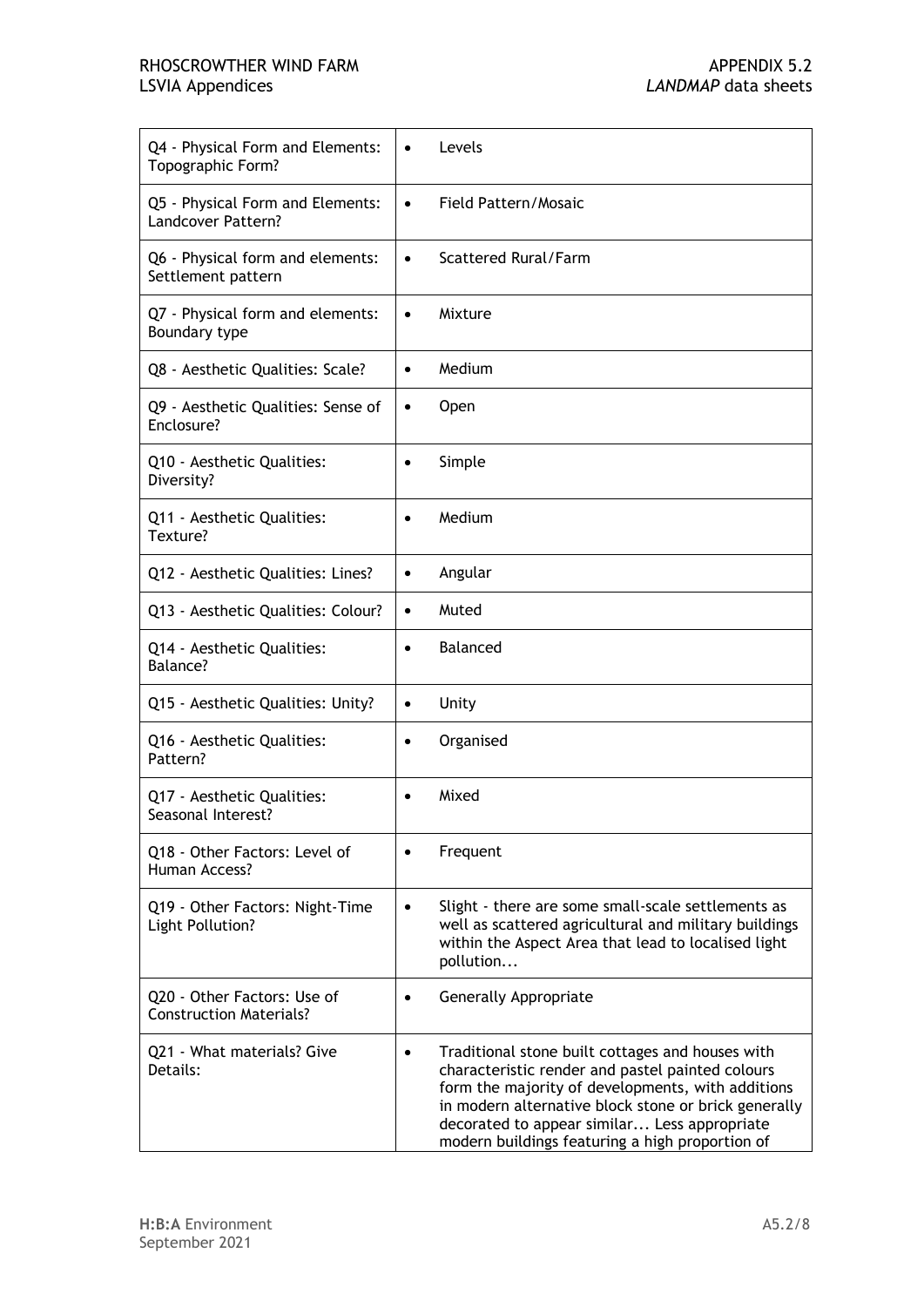|                                                           | metal in sheeting etc are associated with<br>military and agricultural areas                                                                                                                          |
|-----------------------------------------------------------|-------------------------------------------------------------------------------------------------------------------------------------------------------------------------------------------------------|
| Q22 - There are attractive<br>views                       | both in and out - the area offers pleasant views<br>of the gently undulating grazed farmland and rough<br>areas of the landscape within and views to the<br>coast out to the south                    |
| Q23 - There are detractive<br>views                       | within - modern agricultural buildings and<br>٠<br>military sheds form a minor detractor to the area                                                                                                  |
| Q24 - Perceptual and Other<br><b>Sensory Qualities</b>    | Attractive<br>Remote - the aspect area is largely rural yet has a<br>pleasant settled feel with occasional artillery noise<br>disrupting this impression                                              |
|                                                           | Noisy                                                                                                                                                                                                 |
|                                                           | Settled - the open coastal grassland landscape of<br>the aspect area has a settled feel with strong<br>impressions of the coastal and military aspects<br>through noises of gunfire, coastal wind etc |
| Q25 - What is the sense of<br>place/local distinctiveness | Moderate - the sense of place is identified by the<br>٠<br>agricultural and military landscape which is<br>enhanced by the coastal aspect and views                                                   |

| 026 - Value:     | Low - the open agricultural and coastal landscape is<br>reduced in value by the impact of the military<br>range and associated buildings and noise                                                           |
|------------------|--------------------------------------------------------------------------------------------------------------------------------------------------------------------------------------------------------------|
| Q27 - Condition: | Poor - use of parts of the area as military grounds<br>lead to relatively low levels of care in these areas<br>giving a neglected appearance although this is<br>likely to benefit some wildlife in the area |
| 028 - Trend:     | Constant - the area has evidence of previous<br>changes to land use including quarrying and military<br>activities yet appears to be in a fairly stable state<br>at present                                  |

#### **Recommendations**

| Q29 - Existing management                     | Generally Appropriate<br>$\bullet$                                                                                                                                         |
|-----------------------------------------------|----------------------------------------------------------------------------------------------------------------------------------------------------------------------------|
| Q30 - Existing management<br>remarks:         | Some areas are appropriately managed as farmland<br>with small villages, some having attractive<br>buildings retained Areas of the military range are<br>less well managed |
| Q31 - Principal management<br>recommendation: | Retail [retain?] coastal character with low levels of<br>built development with maintenance of traditional<br>field boundaries                                             |
| Q32 - Guideline                               | Immediate - maintenance hedges/walls<br>٠                                                                                                                                  |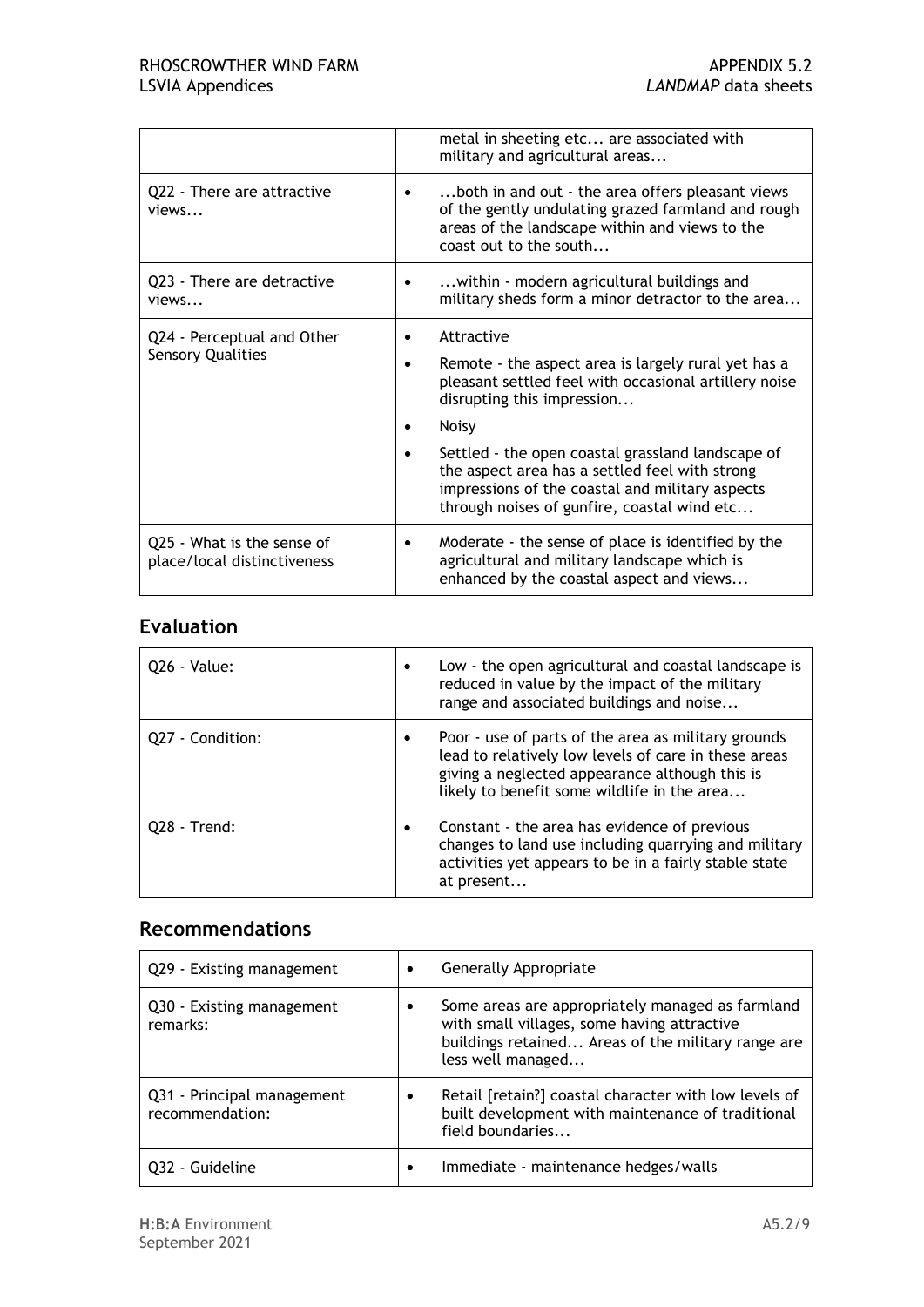|                                                             | Long Term - preserve coastal character with low<br>levels of built development                                                                                                         |
|-------------------------------------------------------------|----------------------------------------------------------------------------------------------------------------------------------------------------------------------------------------|
| Q33 - Define the key qualities that<br>should be conserved: | Coastal aspect and traditional construction<br>٠<br>methods                                                                                                                            |
| Q34 - Define the key qualities that<br>should be enhanced:  | None<br>٠                                                                                                                                                                              |
| Q35 - Define the key qualities that<br>should be changed:   | None<br>٠                                                                                                                                                                              |
| Q36 - Define the key elements<br>that should be conserved:  | Field boundaries (hedges and walls) and traditional<br>buildings                                                                                                                       |
| Q37 - Define the key elements<br>that should be enhanced:   | Walls and hedges that have suffered neglect should<br>be restored with appropriate management<br>including regular cutting hedges and protection<br>from overgrazing vulnerable plants |
| Q38 - Define the key elements<br>that should be changed:    | None                                                                                                                                                                                   |

## **Tolerance to Change**

| Q39 - Are there any significant<br>threats to the current integrity<br>and condition of the visual &<br>sensory features of the area? | Not known |
|---------------------------------------------------------------------------------------------------------------------------------------|-----------|
|                                                                                                                                       |           |

## **Aspect Area Boundary**

| Q40 - To what level was this<br>information site-surveyed?                              | ٠         | Level 3                                                                                                                              |
|-----------------------------------------------------------------------------------------|-----------|--------------------------------------------------------------------------------------------------------------------------------------|
| Q41 - At 1:10,000, how much of<br>the Aspect Area boundary is<br>precise?               | ٠         | Some - boundary with VS061 defined by generally<br>level landform                                                                    |
| Q42 - What baseline information<br>source was used for Aspect Area<br>boundary mapping? | $\bullet$ | OS Landline                                                                                                                          |
| Q43 - If OS Data was used, what<br>was the scale?                                       | $\bullet$ | 1:10,000                                                                                                                             |
| Q44 - What is the justification for<br>the Aspect Area boundaries?                      | $\bullet$ | The Aspect Area contains the open lowland<br>farmland with coastal and military influence in this<br>southwest part of Pembrokeshire |

#### **Bibliography**

| Q45 - List the key sources used<br>for this assessment |  | OS plans and aerial photographs |
|--------------------------------------------------------|--|---------------------------------|
|--------------------------------------------------------|--|---------------------------------|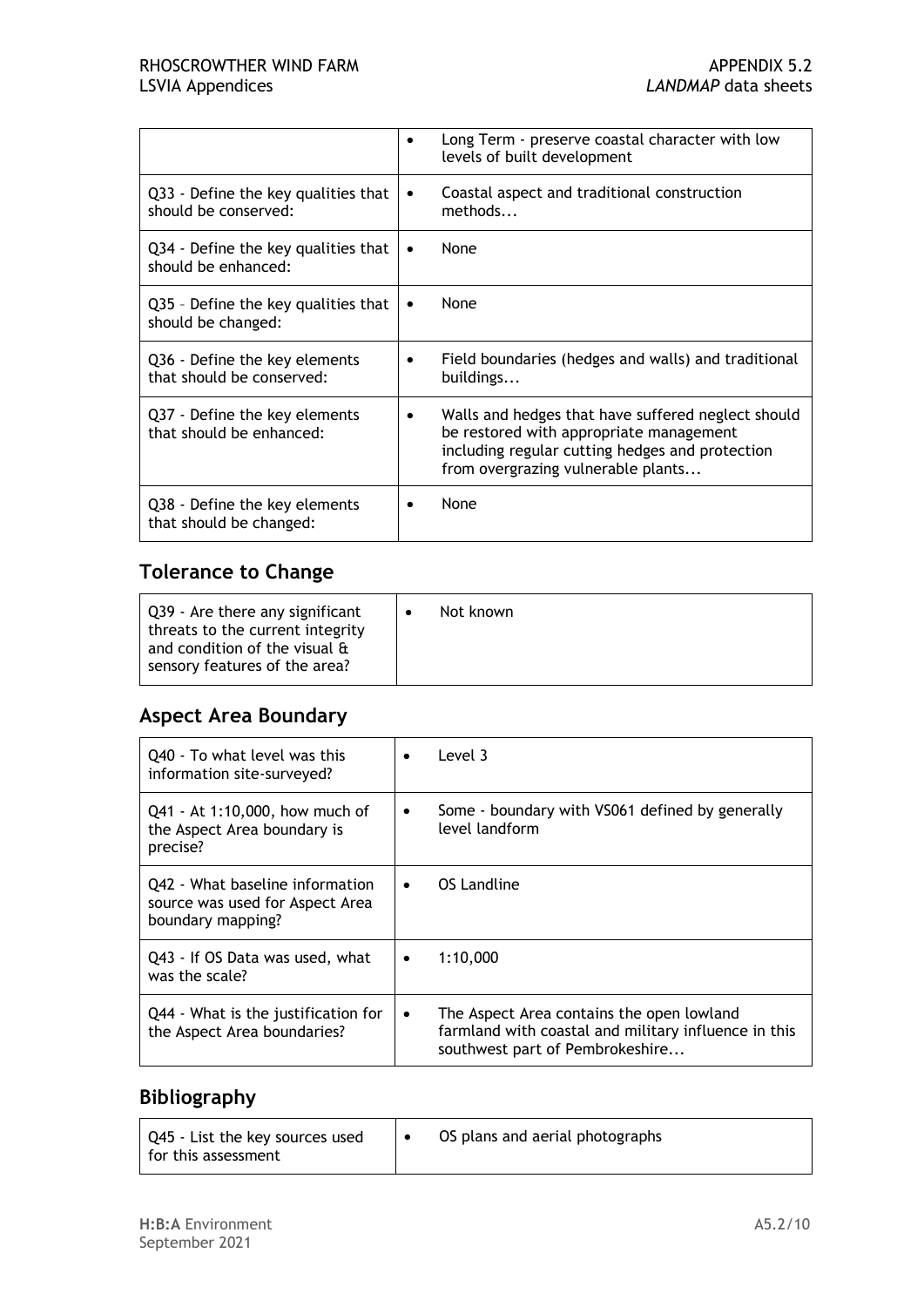#### **Evaluation Matrix**

| Q46 - Evaluation Criteria: Scenic<br>quality     | Low - the area has coastal views and contains<br>$\bullet$<br>farmland with low development levels yet is<br>detracted from by the presence of a military<br>range                                                                                                                                             |
|--------------------------------------------------|----------------------------------------------------------------------------------------------------------------------------------------------------------------------------------------------------------------------------------------------------------------------------------------------------------------|
| Q47 - Evaluation Criteria:<br>Integrity          | Low - the Aspect Area contains key separate zones;<br>$\bullet$<br>with the farmland and scattered settlements to the<br>east and a military range to the west                                                                                                                                                 |
| Q48 - Evaluation Criteria:<br>Character          | Moderate - the rural agricultural and coastal<br>$\bullet$<br>character of the eastern parts of the Aspect Area is<br>affected significantly by the military influence of<br>the range to the west                                                                                                             |
| Q49 - Evaluation Criteria: Rarity                | Moderate - the Aspect Area is of note for its<br>٠<br>military influence and underlying coastal farmland<br>landscape                                                                                                                                                                                          |
| Q50 - Evaluation Criteria: Overall<br>Evaluation | Low - the coastal farmland landscape of the area is<br>٠<br>significantly affected by the influence of the<br>military range located to the western part of the<br>area                                                                                                                                        |
| Q51 - Justification of overall<br>evaluation     | The Aspect Area has been given values of low for<br>scenic value and integrity and moderate for<br>character and rarity, resulting in an overall low<br>evaluation and reflecting the areas domination by<br>land use including military activities which overlay<br>an otherwise attractive coastal landscape |

#### **Assessment**

| Q52 - Additional Assessments | <b>None</b> |
|------------------------------|-------------|
| Q53 - Additional Comments    | <b>None</b> |

#### **LMP 14 & 09**

| Q54 - LANDMAP derived landscape<br>types (LMP14) | $\bullet$ | Valleys, rolling and flat lowland (grassland >50%,<br>open, <20% wooded, lacking hedgerow trees) |
|--------------------------------------------------|-----------|--------------------------------------------------------------------------------------------------|
| Q55 - LANDMAP derived landscape<br>types (LMP09) | $\bullet$ | Lowland open >50% grassland, <20% wooded                                                         |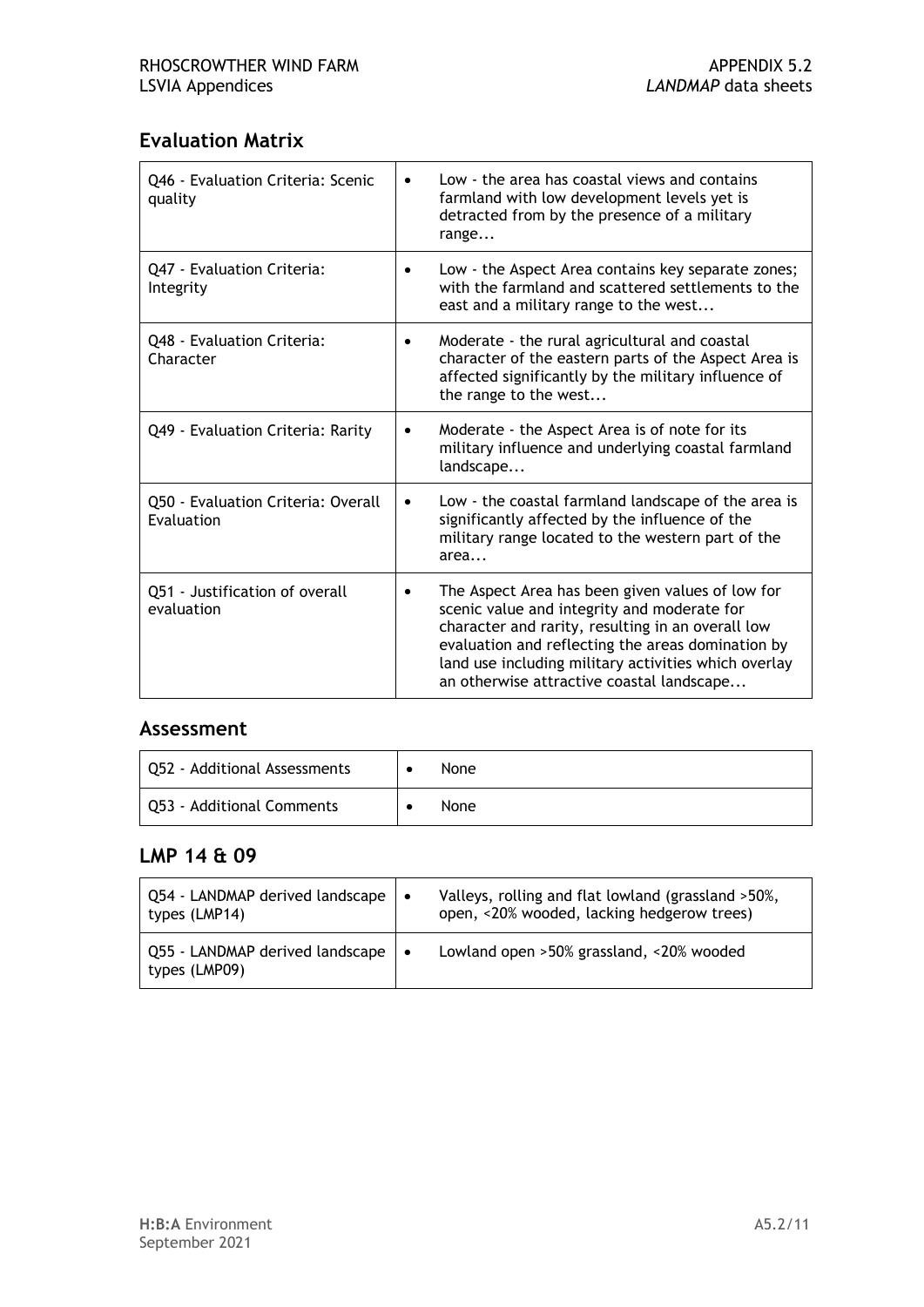| Area Unique ID: PMBRKVS065    |
|-------------------------------|
| Aspect: Visual and Sensory    |
| Angle<br>Area:                |
| Region: Pembrokeshire         |
| Survey Date: 2002-09-26       |
| Level 1: Lowland              |
| Level 2: Rolling Lowland      |
| Level 3: Open Rolling Lowland |

#### **Monitoring**

| Q1 - Date of monitoring?                                                           | 2015-02-06<br>$\bullet$                                                                                                                                                                                                  |  |
|------------------------------------------------------------------------------------|--------------------------------------------------------------------------------------------------------------------------------------------------------------------------------------------------------------------------|--|
| Q1a - Monitoring undertaken by                                                     | Stages 1, 2 and 3 change detection, field<br>$\bullet$<br>verification and amendment completed by Bronwen<br>Thomas, in conjunction with the planning<br>authority. Quality Assurance completed by White<br>Consultants. |  |
| Q1b - Has this record been<br>updated following monitoring<br>work?                | This record has been updated following monitoring<br>work, there was a real change in the aspect area -<br>views across Haven to detractors.                                                                             |  |
| Q1c - Change indicated by                                                          | Fieldwork<br>$\bullet$                                                                                                                                                                                                   |  |
| Q1d - What has changed?                                                            | Description<br>$\bullet$                                                                                                                                                                                                 |  |
| Q1e - Has the information ever<br>been verified in the field?                      | Yes - 1:25,000<br>$\bullet$                                                                                                                                                                                              |  |
| Q2 - Does this area have a special<br>or functional link with an<br>adjacent area? | Yes - The Aspect Area has close links with the two<br>adjacent bays: West Angle Bay (VS074) and Angle<br>Bay (VS078).                                                                                                    |  |
|                                                                                    | NOTE: NRW confirmed in an email of 24/09/20 that this<br>should refer to VS074: St Ann's Head (of which West<br>Angle Bay is a part) and VS117: Angle Bay. VS078 is<br>Gelliswick Bay on the north side of the Haven.    |  |
| Q2a - During which season(s) was<br>fieldwork carried out?                         | Late summer<br>$\bullet$                                                                                                                                                                                                 |  |

| Q3 - Summary Description | The Aspect Area of Angle contains some exposed<br>hill tops with scattered farmsteads in an<br>agricultural landscape on the coastal hinterland at<br>the south west extremity of the study area. The<br>open landform and borrowed coastal views give the<br>area a strong coastal feel with a high presence of |
|--------------------------|------------------------------------------------------------------------------------------------------------------------------------------------------------------------------------------------------------------------------------------------------------------------------------------------------------------|
|--------------------------|------------------------------------------------------------------------------------------------------------------------------------------------------------------------------------------------------------------------------------------------------------------------------------------------------------------|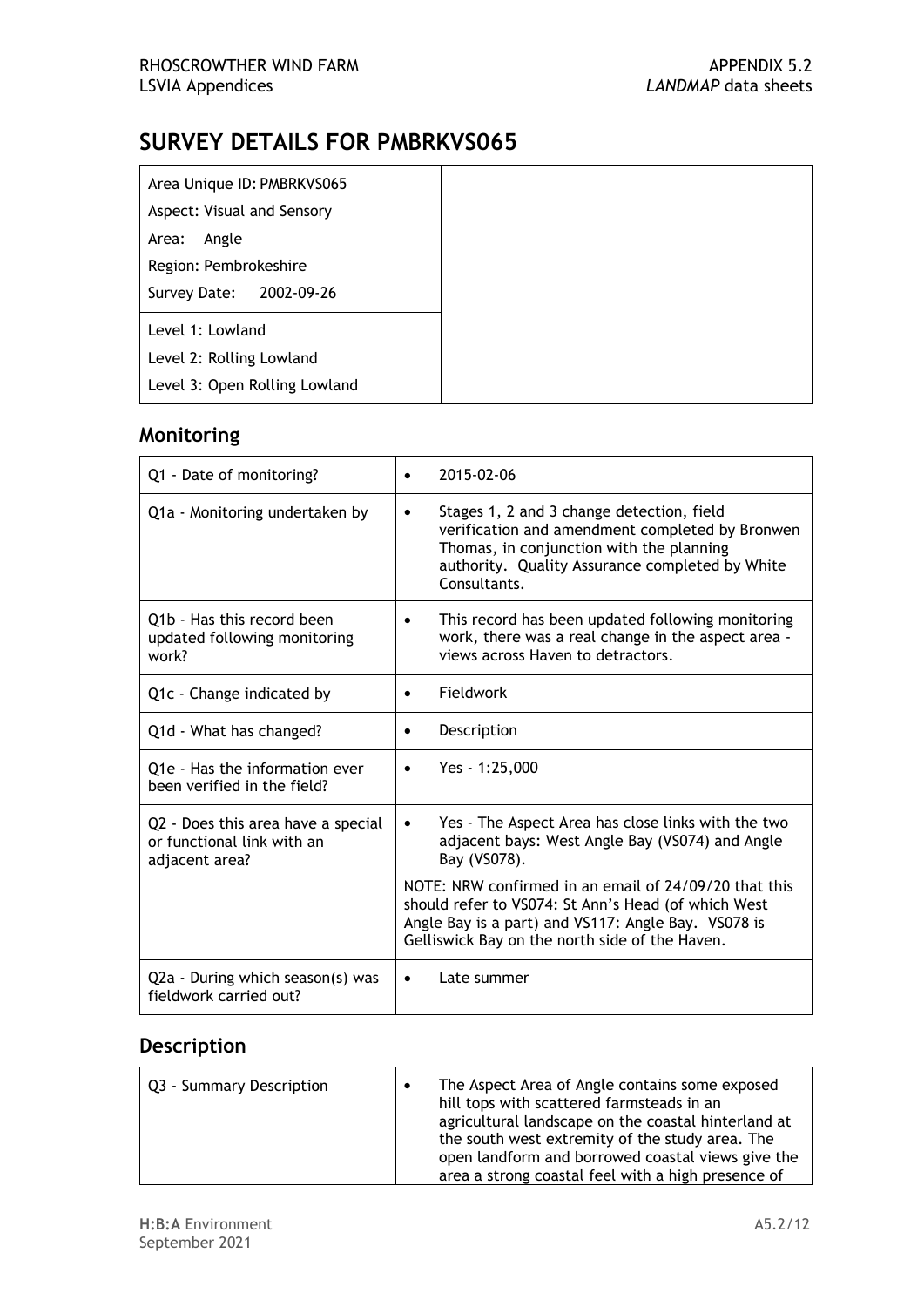|                                                     | traditional cottage buildings in Angle. Borrowed<br>views over the Cleddau estuary to the oil refinery<br>creates a visual detractor but views to West Angle<br>Bay are attractive.<br>Change detection 2014: Increase in wind turbines<br>$\bullet$<br>and oil terminal across the Haven has added to |
|-----------------------------------------------------|--------------------------------------------------------------------------------------------------------------------------------------------------------------------------------------------------------------------------------------------------------------------------------------------------------|
|                                                     | visual detractors in northern part of this area.                                                                                                                                                                                                                                                       |
| Q4 - Physical Form and Elements:                    | Rolling/Undulating                                                                                                                                                                                                                                                                                     |
| Topographic Form?                                   | ٠                                                                                                                                                                                                                                                                                                      |
| Q5 - Physical Form and Elements:                    | Field Pattern/Mosaic                                                                                                                                                                                                                                                                                   |
| Landcover Pattern?                                  | $\bullet$                                                                                                                                                                                                                                                                                              |
| Q6 - Physical form and elements:                    | Village                                                                                                                                                                                                                                                                                                |
| Settlement pattern                                  | $\bullet$                                                                                                                                                                                                                                                                                              |
| Q7 - Physical form and elements:                    | Hedge with Trees                                                                                                                                                                                                                                                                                       |
| Boundary type                                       | $\bullet$                                                                                                                                                                                                                                                                                              |
| Q8 - Aesthetic Qualities: Scale?                    | Medium<br>$\bullet$                                                                                                                                                                                                                                                                                    |
| Q9 - Aesthetic Qualities: Sense of                  | Exposed                                                                                                                                                                                                                                                                                                |
| Enclosure?                                          | $\bullet$                                                                                                                                                                                                                                                                                              |
| Q10 - Aesthetic Qualities:                          | Simple                                                                                                                                                                                                                                                                                                 |
| Diversity?                                          | $\bullet$                                                                                                                                                                                                                                                                                              |
| Q11 - Aesthetic Qualities:                          | Mixture                                                                                                                                                                                                                                                                                                |
| Texture?                                            | $\bullet$                                                                                                                                                                                                                                                                                              |
| Q12 - Aesthetic Qualities: Lines?                   | Angular<br>$\bullet$                                                                                                                                                                                                                                                                                   |
| Q13 - Aesthetic Qualities: Colour?                  | Muted<br>$\bullet$                                                                                                                                                                                                                                                                                     |
| Q14 - Aesthetic Qualities:                          | <b>Balanced</b>                                                                                                                                                                                                                                                                                        |
| Balance?                                            | $\bullet$                                                                                                                                                                                                                                                                                              |
| Q15 - Aesthetic Qualities: Unity?                   | Unity<br>$\bullet$                                                                                                                                                                                                                                                                                     |
| Q16 - Aesthetic Qualities:                          | Organised                                                                                                                                                                                                                                                                                              |
| Pattern?                                            | $\bullet$                                                                                                                                                                                                                                                                                              |
| Q17 - Aesthetic Qualities:                          | Mixed                                                                                                                                                                                                                                                                                                  |
| Seasonal Interest?                                  | $\bullet$                                                                                                                                                                                                                                                                                              |
| Q18 - Other Factors: Level of                       | Infrequent                                                                                                                                                                                                                                                                                             |
| Human Access?                                       | $\bullet$                                                                                                                                                                                                                                                                                              |
| Q19 - Other Factors: Night-Time<br>Light Pollution? | Slight - the village of Angle and the surrounding<br>$\bullet$<br>scattered farmsteads and rural residences cause<br>localised light pollution which is not large scale.                                                                                                                               |
| Q20 - Other Factors: Use of                         | Generally Appropriate                                                                                                                                                                                                                                                                                  |
| <b>Construction Materials?</b>                      | $\bullet$                                                                                                                                                                                                                                                                                              |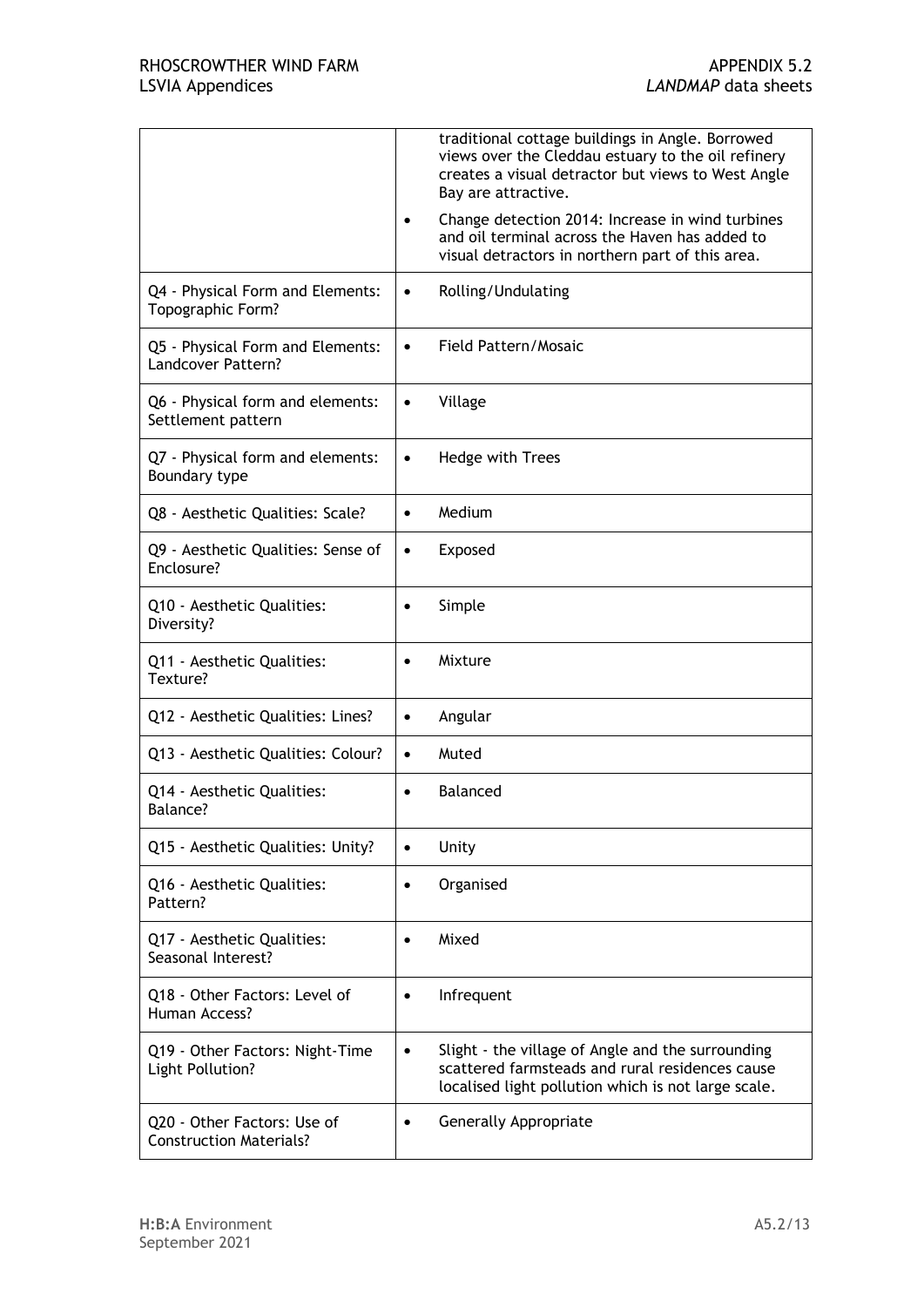| Q21 - What materials? Give<br>Details:                    | Most properties are in the attractive traditional<br>style with rendered stone and slate roofs. Some<br>additional properties are constructed in a more<br>modern method with rendered block stone which<br>appears similar to the traditional style. Some<br>recent extensions have utilised exposed stone<br>whilst a more modern style development on the<br>western edge of Angle village has used rendered<br>stone with pastel colours in an attempt to match<br>the surroundings |
|-----------------------------------------------------------|-----------------------------------------------------------------------------------------------------------------------------------------------------------------------------------------------------------------------------------------------------------------------------------------------------------------------------------------------------------------------------------------------------------------------------------------------------------------------------------------|
| Q22 - There are attractive<br>views                       | both in and out - views of attractive cottages,<br>$\bullet$<br>fields, hedgebank bordered lanes and woodland<br>patches within the area are further enhanced by<br>coastal and estuarine views outside of the Aspect<br>Area.                                                                                                                                                                                                                                                          |
| Q23 - There are detractive<br>views                       | both in and out - a small caravan park has a<br>$\bullet$<br>negative visual impact when approached from the<br>west whilst further detractors are provided by<br>telecom masts and by borrowed views of the oil<br>refinery across the estuary.<br>2014 - wind turbines and oil terminal across the<br>Haven increase views to detractors                                                                                                                                              |
| Q24 - Perceptual and Other<br><b>Sensory Qualities</b>    | Exposed<br>$\bullet$<br>Attractive<br>$\bullet$<br>Tranquil<br>$\bullet$<br>Sheltered<br>Safe<br>Remote<br>Wild - the inland landscape of village, farmland and<br>$\bullet$<br>small wooded valley contrast with more exposed<br>areas towards the coast.<br>Settled<br>$\bullet$                                                                                                                                                                                                      |
| Q25 - What is the sense of<br>place/local distinctiveness | Moderate - borrowed views across the Daugleddau<br>$\bullet$<br>estuary add to the sense of place as do views of the<br>coastline to the north and west.                                                                                                                                                                                                                                                                                                                                |

| Q26 - Value:     | $\bullet$ | Moderate - the area of Angle and its surroundings<br>are characterised by traditional agricultural field<br>patterns with hedges and hedgebanks interspersed<br>with small wooded valleys and traditional buildings<br>and has a strong coastal feel. |
|------------------|-----------|-------------------------------------------------------------------------------------------------------------------------------------------------------------------------------------------------------------------------------------------------------|
| Q27 - Condition: | $\bullet$ | Fair - the area has a generally appropriate level of<br>care with areas appearing unintensive yet well<br>maintained.                                                                                                                                 |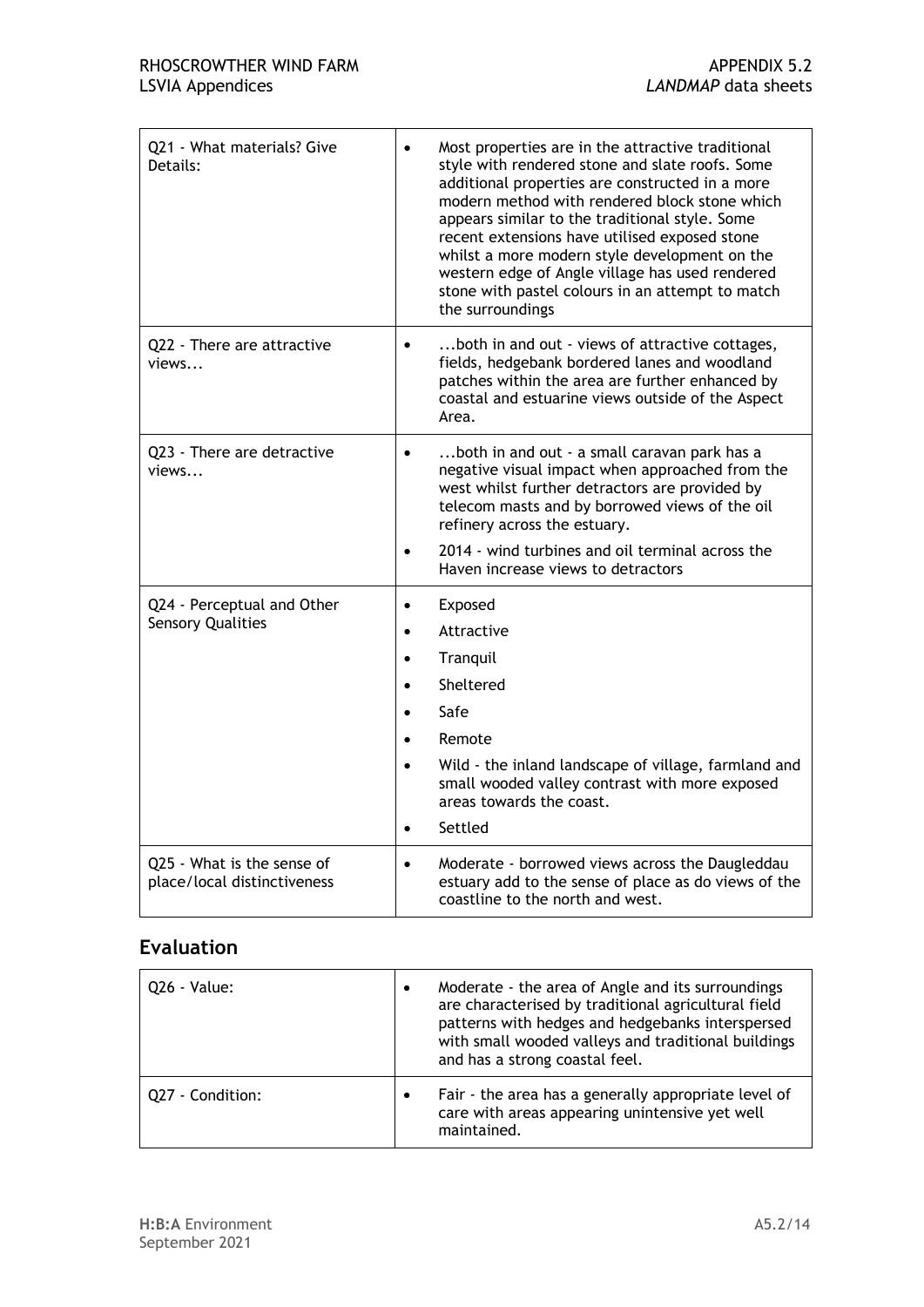| 028 - Trend: |  | Constant - this valuation was considered to be<br>accurate at the time of survey. |
|--------------|--|-----------------------------------------------------------------------------------|
|--------------|--|-----------------------------------------------------------------------------------|

#### **Recommendations**

| Q29 - Existing management                                   | Generally Appropriate<br>$\bullet$                                                                                                                                                              |
|-------------------------------------------------------------|-------------------------------------------------------------------------------------------------------------------------------------------------------------------------------------------------|
| Q30 - Existing management<br>remarks:                       | The agricultural management is small scale and<br>$\bullet$<br>varied with wooded valleys and hedgerows<br>maintained and development being generally<br>considerate of traditional techniques. |
| Q31 - Principal management<br>recommendation:               | Preserve the traditional character of the area.<br>$\bullet$                                                                                                                                    |
| Q32 - Guideline                                             | Medium Term - retain character of Angle village<br>$\bullet$<br>through sensitive, small scale development                                                                                      |
|                                                             | Medium Term - seek to minimise the visual impact<br>$\bullet$<br>of industrial works within neighbouring Aspect<br>Areas                                                                        |
|                                                             | Long Term - preserve the traditional coastal and<br>agricultural character of the landscape.                                                                                                    |
| Q33 - Define the key qualities that<br>should be conserved: | Traditional management and construction together<br>$\bullet$<br>with the coastal aspect of the area.                                                                                           |
| Q34 - Define the key qualities that<br>should be enhanced:  | Visual quality of borrowed views to industrial areas<br>$\bullet$                                                                                                                               |
| Q35 - Define the key qualities that<br>should be changed:   | None<br>$\bullet$                                                                                                                                                                               |
| Q36 - Define the key elements<br>that should be conserved:  | Traditional buildings, hedgerows and wooded<br>$\bullet$<br>valleys should be conserved as they define the<br>areas character.                                                                  |
| Q37 - Define the key elements<br>that should be enhanced:   | Views of industrial workings within the wider<br>$\bullet$<br>landscape outside the Aspect Area.                                                                                                |
| Q38 - Define the key elements<br>that should be changed:    | None<br>$\bullet$                                                                                                                                                                               |

#### **Tolerance to Change**

#### **Aspect Area Boundary**

| Q40 - To what level was this<br>information site-surveyed? |  | Level 3 |
|------------------------------------------------------------|--|---------|
|------------------------------------------------------------|--|---------|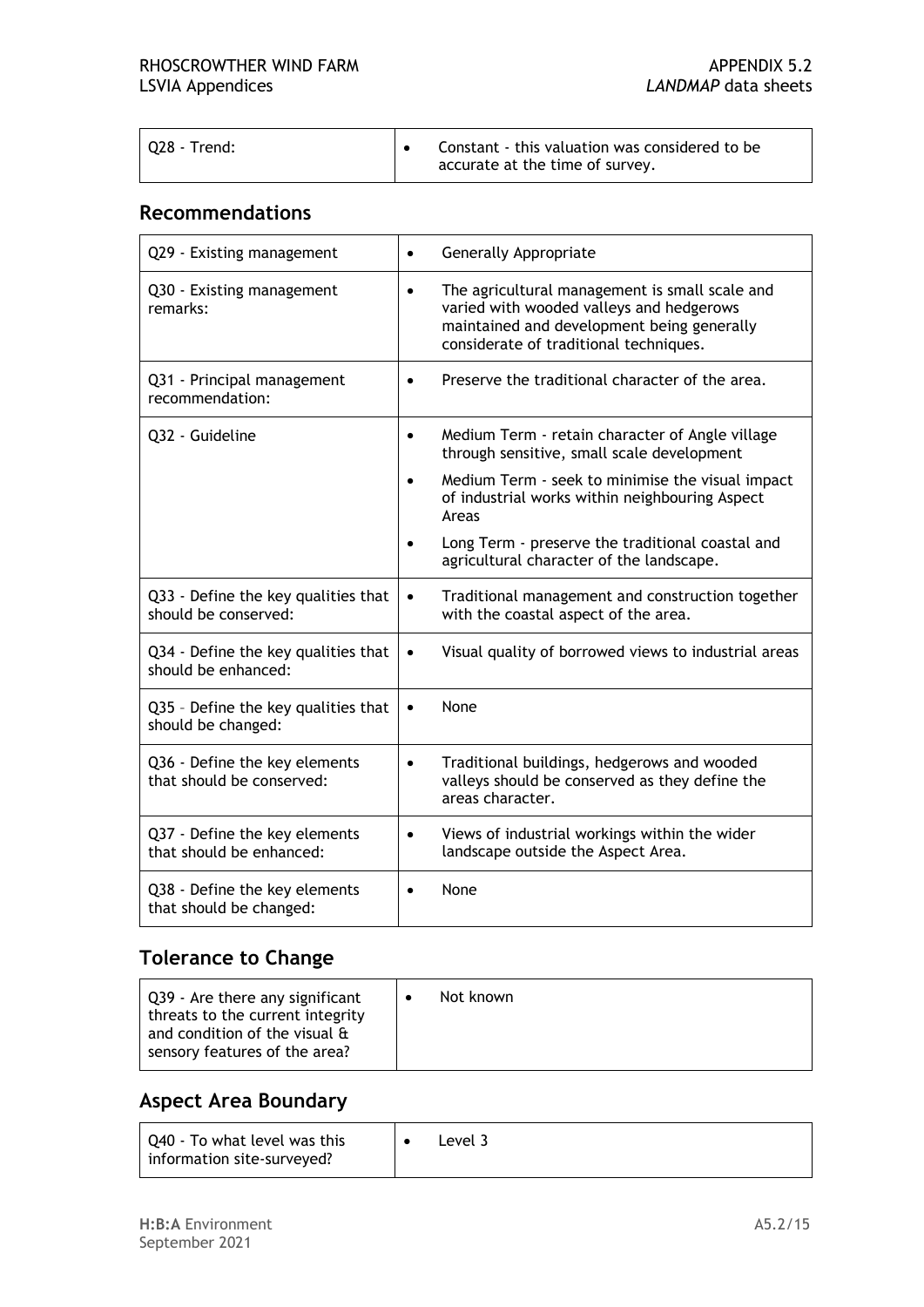| Q41 - At 1:10,000, how much of                                                          | Some - boundary with VS061 defined by relatively                                                                                                        |
|-----------------------------------------------------------------------------------------|---------------------------------------------------------------------------------------------------------------------------------------------------------|
| the Aspect Area boundary is                                                             | $\bullet$                                                                                                                                               |
| precise?                                                                                | low woodland context.                                                                                                                                   |
| Q42 - What baseline information<br>source was used for Aspect Area<br>boundary mapping? | OS Landline<br>$\bullet$                                                                                                                                |
| Q43 - If OS Data was used, what                                                         | 1:10.000                                                                                                                                                |
| was the scale?                                                                          | $\bullet$                                                                                                                                               |
| Q44 - What is the justification for<br>the Aspect Area boundaries?                      | The Aspect Area boundaries define the coastal<br>$\bullet$<br>agricultural area with evidence of traditional<br>management in south west Pembrokeshire. |

#### **Bibliography**

| Q45 - List the key sources used<br>I for this assessment | OS plans and aerial photographs |
|----------------------------------------------------------|---------------------------------|
|----------------------------------------------------------|---------------------------------|

#### **Evaluation Matrix**

| Q46 - Evaluation Criteria: Scenic<br>quality     | Moderate - the Aspect Area features attractive<br>$\bullet$<br>views of the traditional buildings and field patterns<br>set among hedges and wooded valleys which is<br>enhanced by the coastal feel and associated views<br>out to sea, except where the oil refinery can be<br>seen to the east. |
|--------------------------------------------------|----------------------------------------------------------------------------------------------------------------------------------------------------------------------------------------------------------------------------------------------------------------------------------------------------|
| Q47 - Evaluation Criteria:<br>Integrity          | High - the Aspect Area has retained a strong sense<br>of the traditional methods of agricultural land<br>management and of building techniques.                                                                                                                                                    |
| Q48 - Evaluation Criteria:<br>Character          | High - the area is characterised by the presence of<br>$\bullet$<br>low levels of development, retention of traditional<br>buildings and field patterns set against a coastal<br>surrounding and interspersed with small wooded<br>valleys.                                                        |
| Q49 - Evaluation Criteria: Rarity                | Moderate - the area is of note for its coastal<br>$\bullet$<br>influence and for the degree to which it has<br>retained traditional buildings and field patterns<br>within the landscape.                                                                                                          |
| Q50 - Evaluation Criteria: Overall<br>Evaluation | Moderate - the agricultural landscape around Angle<br>٠<br>features traditional buildings and field patterns<br>with scattered wooded valleys and a strong coastal<br>feel yet is negatively affected by its proximity to<br>the nearby oil refinery.                                              |
| Q51 - Justification of overall<br>evaluation     | The overall "moderate" evaluation has been<br>$\bullet$<br>reached through consideration of the "moderate"<br>values given for scenic quality and rarity and "high"<br>values given for integrity and character. This<br>represents the impact of industrial views on this                         |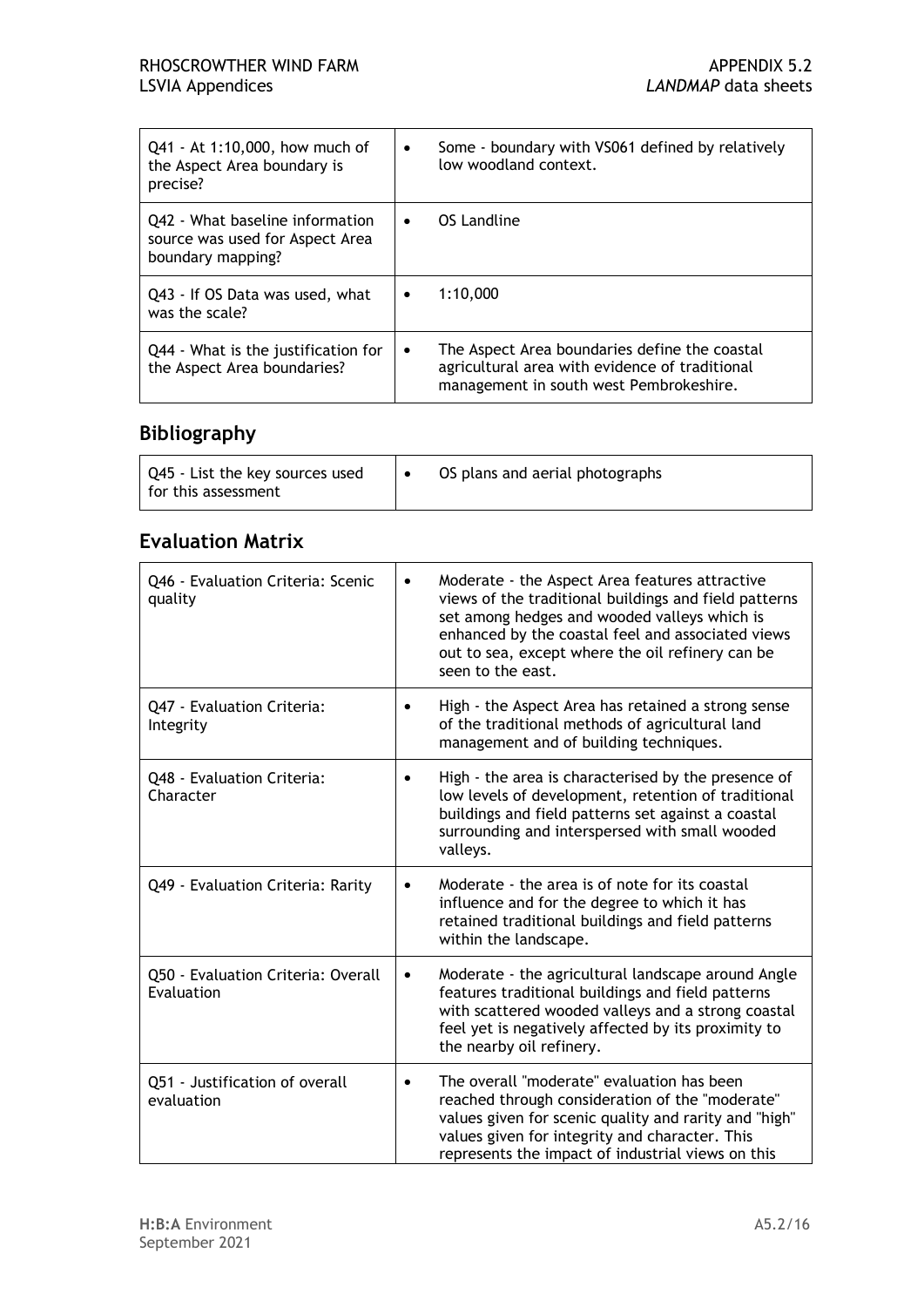#### **Assessment**

| Q52 - Additional Assessments | None        |
|------------------------------|-------------|
| Q53 - Additional Comments    | <b>None</b> |

#### **LMP 14 & 09**

| Q54 - LANDMAP derived landscape<br>types (LMP14) | $\bullet$ | Valleys, rolling and flat lowland (grassland >50%,<br>open, <20% wooded, lacking hedgerow trees) |
|--------------------------------------------------|-----------|--------------------------------------------------------------------------------------------------|
| Q55 - LANDMAP derived landscape<br>types (LMP09) | $\bullet$ | Lowland open >50% grassland, <20% wooded                                                         |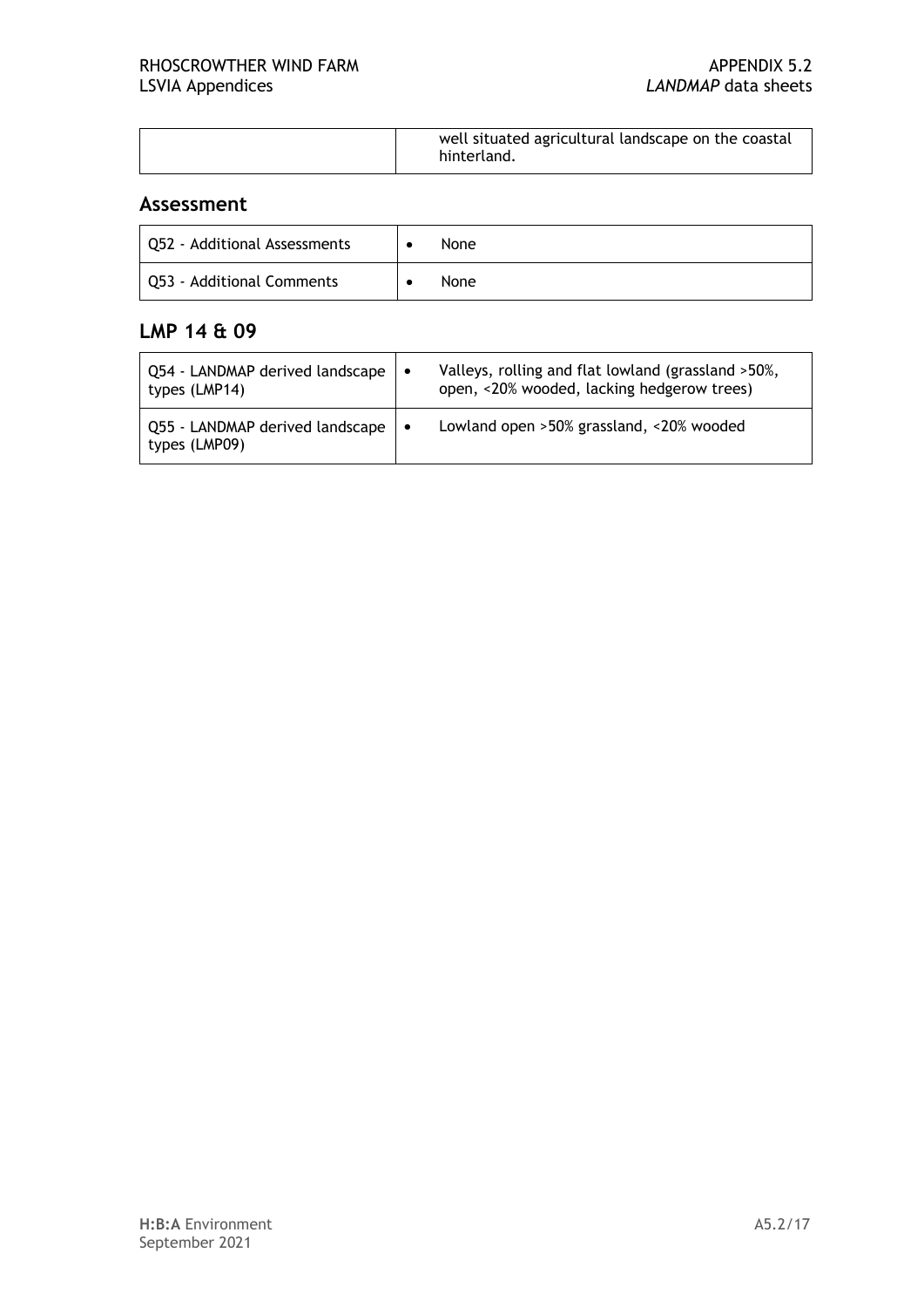| Area Unique ID: PMBRKVS079  |
|-----------------------------|
| Aspect: Visual and Sensory  |
|                             |
| Area: Kilpaison Burrows     |
| Region: Pembrokeshire       |
| Survey Date: 2002-09-26     |
|                             |
| Level 1: Lowland            |
| Level 2: Coastal            |
|                             |
| Level 3: Dunes & Dune Slack |
|                             |
| Level 4: Dunes & Dune Slack |

## **Monitoring**

| Q1 - Date of monitoring?                                                           | 2015-02-06                                                                                                                                                                                                       |
|------------------------------------------------------------------------------------|------------------------------------------------------------------------------------------------------------------------------------------------------------------------------------------------------------------|
| Q1a - Monitoring undertaken by                                                     | Stages 1, 2 and 3 change detection, field<br>٠<br>verification and amendment completed by Bronwen<br>Thomas, in conjunction with the planning<br>authority. Quality Assurance completed by White<br>Consultants. |
| Q1b - Has this record been<br>updated following monitoring<br>work?                | This record remains unchanged following<br>٠<br>monitoring work.                                                                                                                                                 |
| Q1c - Change indicated by                                                          |                                                                                                                                                                                                                  |
| Q1d - What has changed?                                                            |                                                                                                                                                                                                                  |
| Q1e - Has the information ever<br>been verified in the field?                      | Yes - 1:25,000<br>$\bullet$                                                                                                                                                                                      |
| Q2 - Does this area have a special<br>or functional link with an<br>adjacent area? | Yes - the dunes at Kilpaison Burrows have a strong<br>functional link with the adjacent beach (VS081).<br>NOTE: VS081: Frainslake Sands                                                                          |
| Q2a - During which season(s) was<br>fieldwork carried out?                         |                                                                                                                                                                                                                  |

| Q3 - Summary Description | The Aspect Area is characterised by a large open<br>area on the southwest Pembrokeshire coastal<br>hinterland. Mature sand dunes of marram and rough<br>grasses dominate the landcover of this undulating<br>landscape which has a very strong coastal feel, with<br>some enclosed fields to the inland side of the area. |
|--------------------------|---------------------------------------------------------------------------------------------------------------------------------------------------------------------------------------------------------------------------------------------------------------------------------------------------------------------------|
|                          | Low key parking areas lie by the minor coastal road                                                                                                                                                                                                                                                                       |
|                          | with recessive stone-built facilities. Views to                                                                                                                                                                                                                                                                           |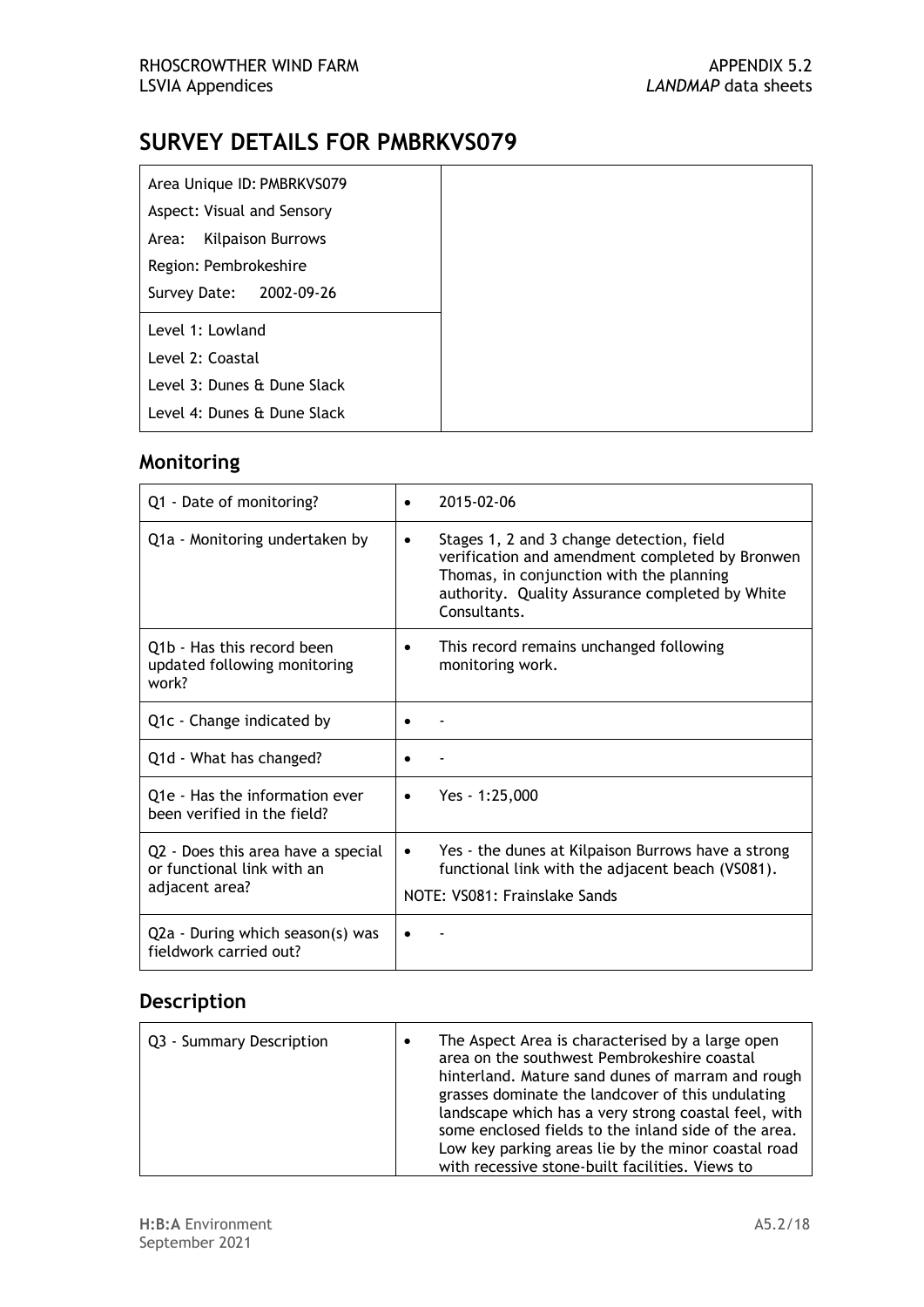|                                                               | coastal cliffs and beach add to the area's sense of<br>place.                                                                                                      |
|---------------------------------------------------------------|--------------------------------------------------------------------------------------------------------------------------------------------------------------------|
| Q4 - Physical Form and Elements:                              | Rolling/Undulating                                                                                                                                                 |
| Topographic Form?                                             | $\bullet$                                                                                                                                                          |
| Q5 - Physical Form and Elements:                              | Mixture                                                                                                                                                            |
| Landcover Pattern?                                            | $\bullet$                                                                                                                                                          |
| Q6 - Physical form and elements:                              | No settlements                                                                                                                                                     |
| Settlement pattern                                            | $\bullet$                                                                                                                                                          |
| Q7 - Physical form and elements:                              | None                                                                                                                                                               |
| Boundary type                                                 | $\bullet$                                                                                                                                                          |
| Q8 - Aesthetic Qualities: Scale?                              | Medium<br>$\bullet$                                                                                                                                                |
| Q9 - Aesthetic Qualities: Sense of                            | Exposed                                                                                                                                                            |
| Enclosure?                                                    | $\bullet$                                                                                                                                                          |
| Q10 - Aesthetic Qualities:                                    | Simple                                                                                                                                                             |
| Diversity?                                                    | $\bullet$                                                                                                                                                          |
| Q11 - Aesthetic Qualities:                                    | Medium                                                                                                                                                             |
| Texture?                                                      | $\bullet$                                                                                                                                                          |
| Q12 - Aesthetic Qualities: Lines?                             | Curved<br>$\bullet$                                                                                                                                                |
| Q13 - Aesthetic Qualities: Colour?                            | Muted<br>$\bullet$                                                                                                                                                 |
| Q14 - Aesthetic Qualities:                                    | Harmonious                                                                                                                                                         |
| Balance?                                                      | $\bullet$                                                                                                                                                          |
| Q15 - Aesthetic Qualities: Unity?                             | Unity<br>$\bullet$                                                                                                                                                 |
| Q16 - Aesthetic Qualities:                                    | Random                                                                                                                                                             |
| Pattern?                                                      | $\bullet$                                                                                                                                                          |
| Q17 - Aesthetic Qualities:<br>Seasonal Interest?              | Mixed                                                                                                                                                              |
| Q18 - Other Factors: Level of                                 | Occasional                                                                                                                                                         |
| Human Access?                                                 | $\bullet$                                                                                                                                                          |
| Q19 - Other Factors: Night-Time<br>Light Pollution?           | Slight - there are no developments within the<br>$\bullet$<br>Aspect Area that may cause light pollution apart<br>from road and car park.                          |
| Q20 - Other Factors: Use of<br><b>Construction Materials?</b> | Appropriate                                                                                                                                                        |
| Q21 - What materials? Give                                    | Stone and timber.                                                                                                                                                  |
| Details:                                                      | $\bullet$                                                                                                                                                          |
| Q22 - There are attractive<br>views                           | both in and out - the Aspect Area contains<br>$\bullet$<br>attractive sand dune landscapes and looks out onto<br>the adjacent beach and surrounding coast and sea. |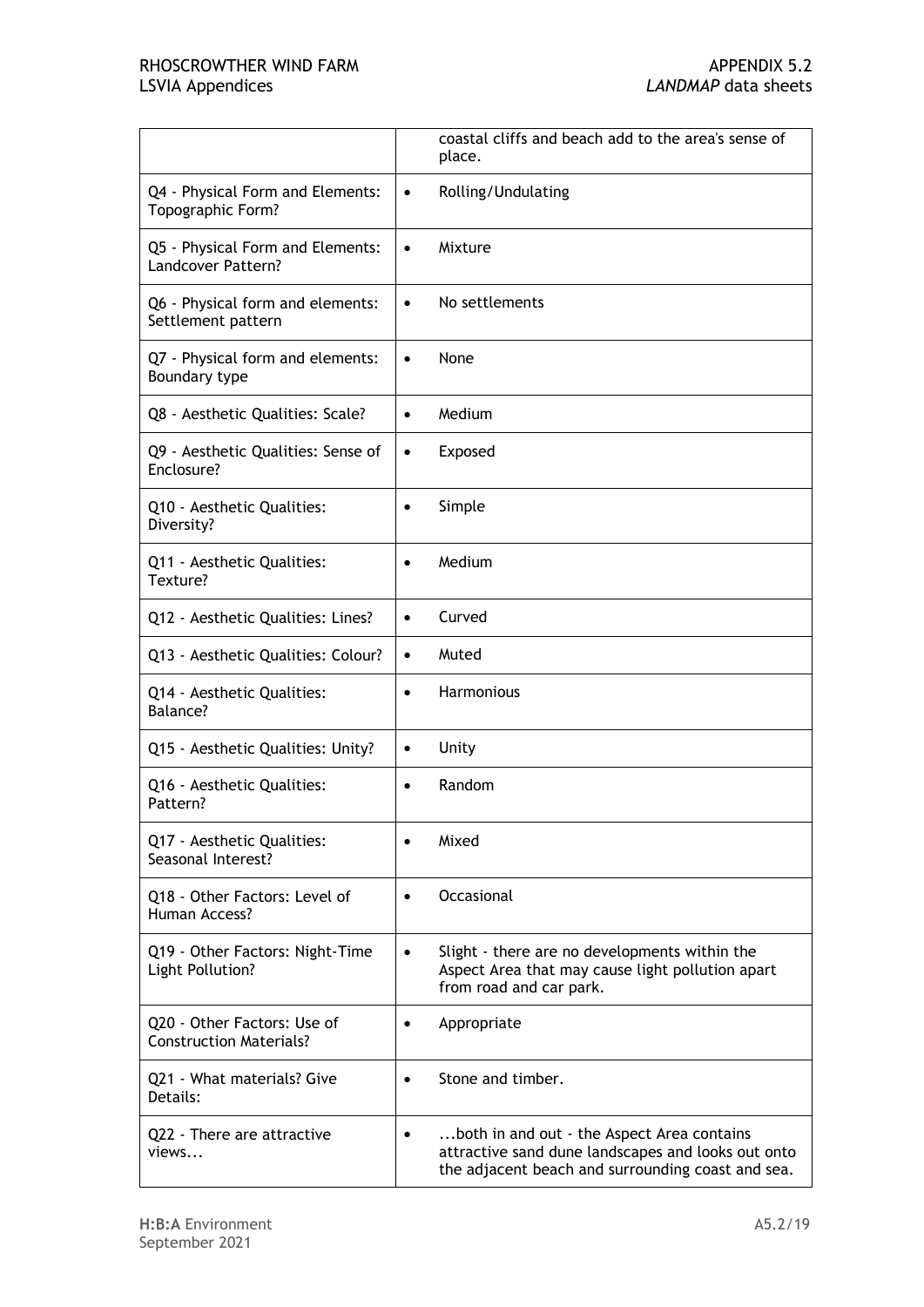| Q23 - There are detractive<br>views                       | neither in or out - none<br>٠                                                                                                                                                                                                                                         |
|-----------------------------------------------------------|-----------------------------------------------------------------------------------------------------------------------------------------------------------------------------------------------------------------------------------------------------------------------|
| Q24 - Perceptual and Other<br><b>Sensory Qualities</b>    | Exposed<br>Attractive<br>Tranguil - unspoilt exposed coastal dunes<br>Sheltered<br>Remote<br>Wild - the undulating sand dune landscape of this<br>aspect area leads to an attractive wilderness feel<br>with some areas open and exposed and others more<br>sheltered |
| Q25 - What is the sense of<br>place/local distinctiveness | Strong - the dunes are on a renowned exposed<br>beach- Freshwater West - with associated strong<br>sense of place.                                                                                                                                                    |

| 026 - Value:     | High - the sand dune system offers pleasant<br>naturalistic views, and this is enhanced by views<br>out to the surrounding coast and seascape. The<br>sand dune system of this area is largely unaffected<br>by any detractors from the integrity of the site but<br>may be threatened by extensive use of footpaths<br>leading to erosion if this is not managed. The<br>undulating dune landscape with marram grass<br>vegetation and coastal association give the Aspect<br>Area a strong character. The area is notable for its<br>large and undeveloped area of sand dunes. |
|------------------|----------------------------------------------------------------------------------------------------------------------------------------------------------------------------------------------------------------------------------------------------------------------------------------------------------------------------------------------------------------------------------------------------------------------------------------------------------------------------------------------------------------------------------------------------------------------------------|
| Q27 - Condition: | Fair - the dunes appear to be in fairly good<br>condition without significant erosion.                                                                                                                                                                                                                                                                                                                                                                                                                                                                                           |
| Q28 - Trend:     | Constant - the area was considered to be in a<br>constant state regarding its condition and<br>management.                                                                                                                                                                                                                                                                                                                                                                                                                                                                       |

#### **Recommendations**

| Q29 - Existing management                     | Generally Appropriate<br>$\bullet$                                                                                                                        |
|-----------------------------------------------|-----------------------------------------------------------------------------------------------------------------------------------------------------------|
| Q30 - Existing management<br>remarks:         | The area is largely managed in a low-key way with<br>sensible visitor management at its fringes.                                                          |
| Q31 - Principal management<br>recommendation: | Retain the natural sand dune succession of the<br>area                                                                                                    |
| 032 - Guideline                               | Immediate - preserve the sand dune system<br>٠<br>through avoiding any developments which would<br>disturb the successional system of dune<br>development |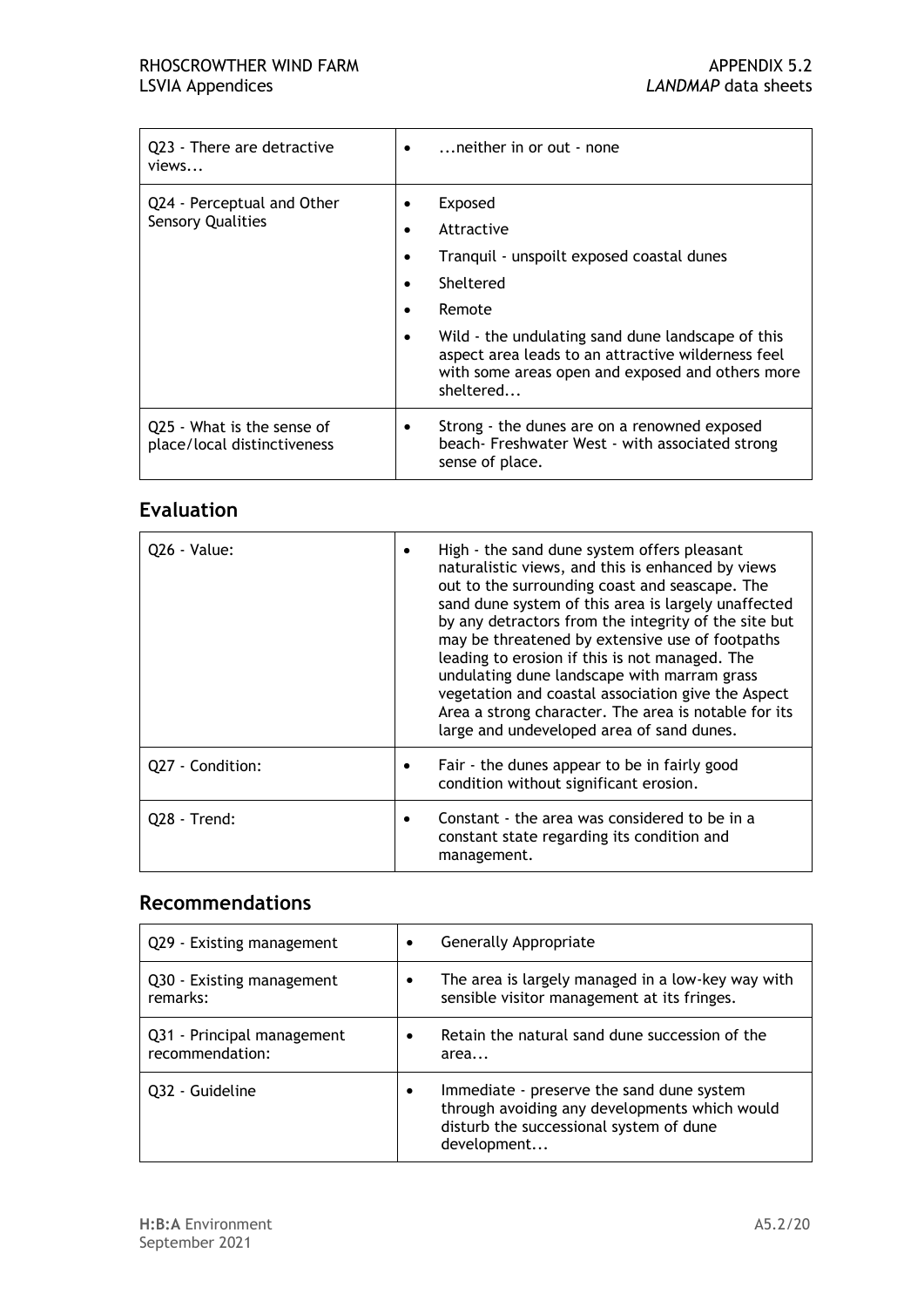|                                                             |           | Immediate - prevent and where necessary<br>ameliorate footpath erosion across the dune<br>system, through allocating set routes where<br>damage is accepted or rotating routes to allow<br>recovery.                              |
|-------------------------------------------------------------|-----------|-----------------------------------------------------------------------------------------------------------------------------------------------------------------------------------------------------------------------------------|
| Q33 - Define the key qualities that<br>should be conserved: | $\bullet$ | Tranquillity, unspoilt and undeveloped coastal<br>character of the Aspect Area                                                                                                                                                    |
| Q34 - Define the key qualities that<br>should be enhanced:  |           | None                                                                                                                                                                                                                              |
| Q35 - Define the key qualities that<br>should be changed:   | ٠         | Restoration [of] naturalistic character should be<br>considered in areas adapted to agricultural fields.                                                                                                                          |
| Q36 - Define the key elements<br>that should be conserved:  |           | Natural sand dune succession with marram grass<br>communities to the rear of the burrows should be<br>protected by managing footpath use to reduce<br>erosion and avoiding any development which would<br>disrupt this succession |
| Q37 - Define the key elements<br>that should be enhanced:   |           | Restoration of agricultural fields to naturalistic<br>dune landscape where opportunities arise                                                                                                                                    |
| Q38 - Define the key elements<br>that should be changed:    |           | None                                                                                                                                                                                                                              |

## **Tolerance to Change**

| Q39 - Are there any significant<br>Not known<br>threats to the current integrity<br>and condition of the visual $\mathbf{\hat{a}}$<br>sensory features of the area? |  |
|---------------------------------------------------------------------------------------------------------------------------------------------------------------------|--|
|---------------------------------------------------------------------------------------------------------------------------------------------------------------------|--|

#### **Aspect Area Boundary**

| Q40 - To what level was this<br>information site-surveyed?                              | $\bullet$ | Level 3                                                                                           |
|-----------------------------------------------------------------------------------------|-----------|---------------------------------------------------------------------------------------------------|
| Q41 - At 1:10,000, how much of<br>the Aspect Area boundary is<br>precise?               |           | All                                                                                               |
| Q42 - What baseline information<br>source was used for Aspect Area<br>boundary mapping? | $\bullet$ | OS Landline                                                                                       |
| Q43 - If OS Data was used, what<br>was the scale?                                       | $\bullet$ | 1:10.000                                                                                          |
| Q44 - What is the justification for<br>the Aspect Area boundaries?                      | $\bullet$ | The Aspect Area boundaries define the extent of<br>the Kilpaison and Broomhill Burrows sand dunes |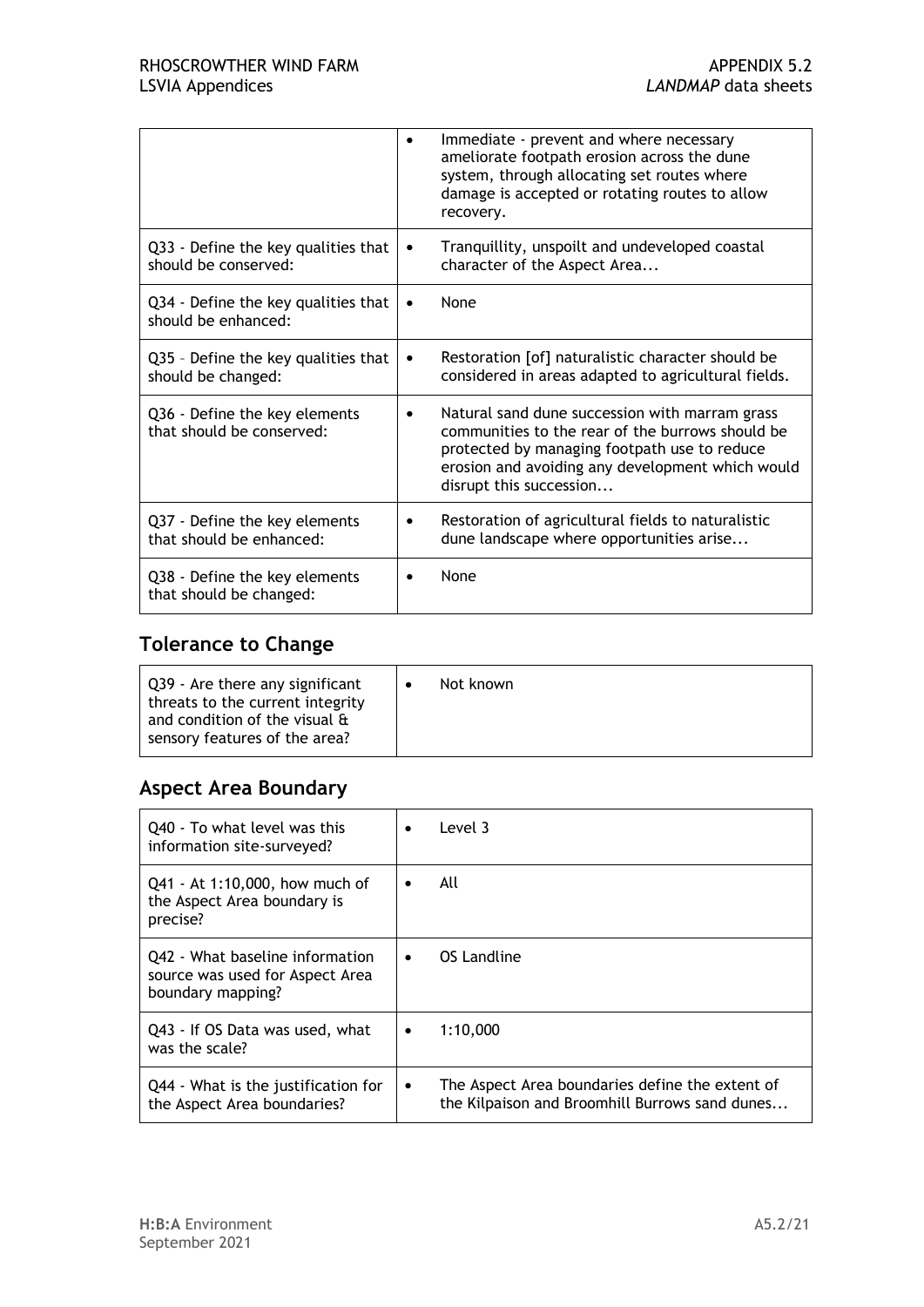## **Bibliography**

| Q45 - List the key sources used<br>I for this assessment | OS plans and aerial photographs |
|----------------------------------------------------------|---------------------------------|
|                                                          |                                 |

#### **Evaluation Matrix**

| Q46 - Evaluation Criteria: Scenic<br>quality     |           | High - the sand dune system offers pleasant<br>naturalistic views, and this is enhanced by views<br>out to the surrounding coast and seascape.                                                                                                                                                                                                                                                                                                                                                                                                                                   |
|--------------------------------------------------|-----------|----------------------------------------------------------------------------------------------------------------------------------------------------------------------------------------------------------------------------------------------------------------------------------------------------------------------------------------------------------------------------------------------------------------------------------------------------------------------------------------------------------------------------------------------------------------------------------|
| Q47 - Evaluation Criteria:<br>Integrity          |           | High - the sand dune system of this area is largely<br>unaffected by any detractors from the integrity of<br>the site but may be threatened by extensive use of<br>footpaths leading to erosion if this is not<br>managed                                                                                                                                                                                                                                                                                                                                                        |
| Q48 - Evaluation Criteria:<br>Character          |           | High                                                                                                                                                                                                                                                                                                                                                                                                                                                                                                                                                                             |
| Q49 - Evaluation Criteria: Rarity                |           | High - the area is notable for its large and<br>undeveloped area of sand dunes                                                                                                                                                                                                                                                                                                                                                                                                                                                                                                   |
| Q50 - Evaluation Criteria: Overall<br>Evaluation | $\bullet$ | High - the sand dune system offers pleasant<br>naturalistic views, and this is enhanced by views<br>out to the surrounding coast and seascape. The<br>sand dune system of this area is largely unaffected<br>by any detractors from the integrity of the site but<br>may be threatened by extensive use of footpaths<br>leading to erosion if this is not managed. The<br>undulating dune landscape with marram grass<br>vegetation and coastal association give the Aspect<br>Area a strong character. The area is notable for its<br>large and undeveloped area of sand dunes. |
| Q51 - Justification of overall<br>evaluation     |           | All high                                                                                                                                                                                                                                                                                                                                                                                                                                                                                                                                                                         |

#### **Assessment**

| Q52 - Additional Assessments | None                                                                                                                                  |
|------------------------------|---------------------------------------------------------------------------------------------------------------------------------------|
| Q53 - Additional Comments    | Consultation with the Landscape Habitats LANDMAP<br>assessment should be undertaken with regards to<br>management changes to the area |

#### **LMP 14 & 09**

| $\vert$ Q54 - LANDMAP derived landscape $\vert \bullet \vert$<br>types (LMP14) | Coastal edge, cliffs and islands |
|--------------------------------------------------------------------------------|----------------------------------|
| Q55 - LANDMAP derived landscape   •<br>types (LMP09)                           | Coast                            |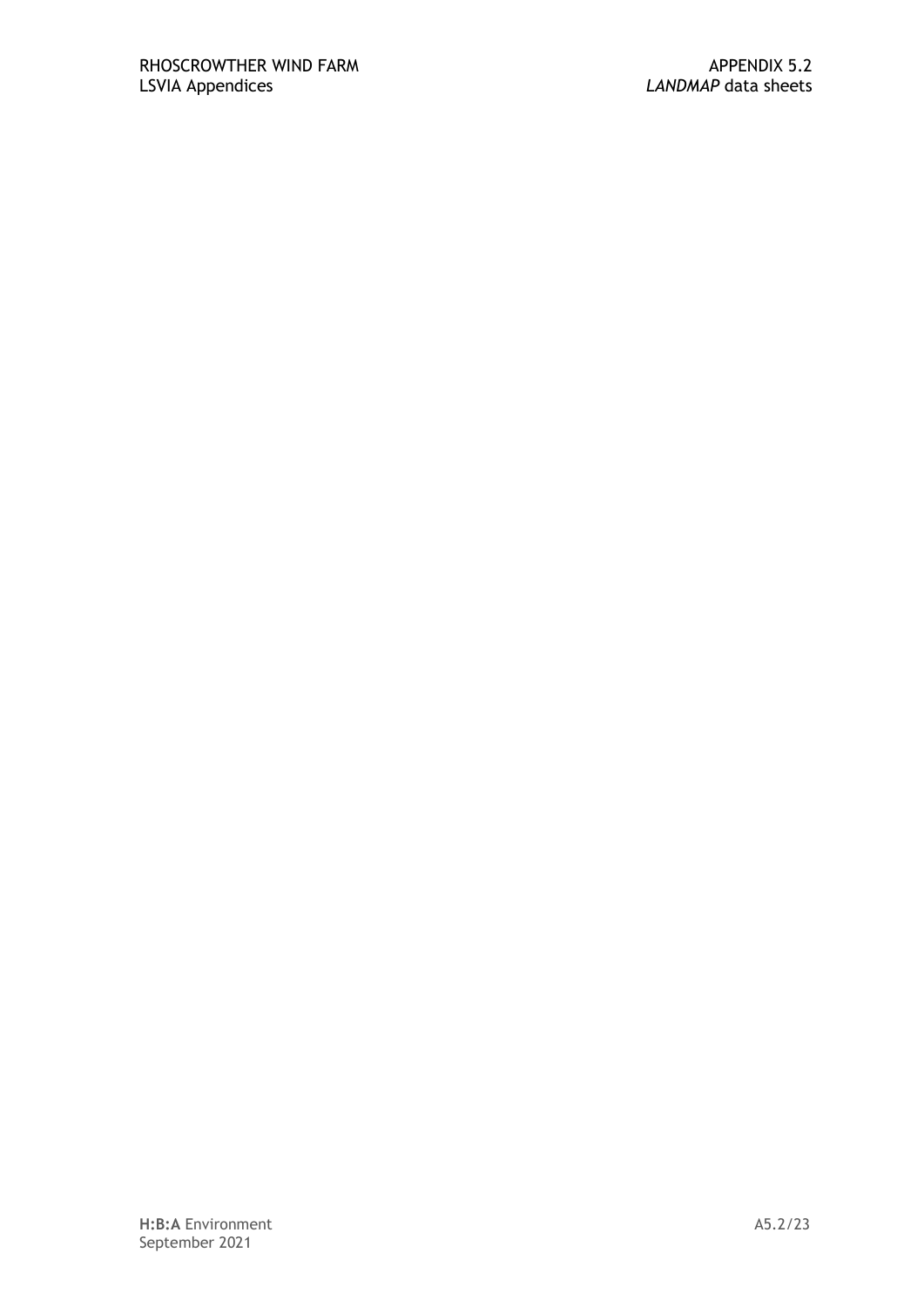| Area Unique ID: PMBRKVS098 |
|----------------------------|
| Aspect: Visual and Sensory |
| Area: Estuarine Mud        |
| Region: Pembrokeshire      |
| Survey Date: 2002-09-26    |
| Level 1: Lowland           |
| Level 2: Coastal           |
| Level 3: Intertidal        |

#### **Monitoring**

| Q1 - Date of monitoring?                                                           | 2015-02-06<br>$\bullet$                                                                                                                                                                                          |
|------------------------------------------------------------------------------------|------------------------------------------------------------------------------------------------------------------------------------------------------------------------------------------------------------------|
| Q1a - Monitoring undertaken by                                                     | Stages 1, 2 and 3 change detection, field<br>٠<br>verification and amendment completed by Bronwen<br>Thomas, in conjunction with the planning<br>authority. Quality Assurance completed by White<br>Consultants. |
| Q1b - Has this record been<br>updated following monitoring<br>work?                | This record remains unchanged following<br>$\bullet$<br>monitoring work.                                                                                                                                         |
| Q1c - Change indicated by                                                          |                                                                                                                                                                                                                  |
| Q1d - What has changed?                                                            |                                                                                                                                                                                                                  |
| Q1e - Has the information ever<br>been verified in the field?                      | Yes - 1:25,000<br>$\bullet$                                                                                                                                                                                      |
| Q2 - Does this area have a special<br>or functional link with an<br>adjacent area? | Yes - the Aspect Area has links with the adjacent<br>$\bullet$<br>land areas to which the estuary backs onto (VS061<br>and VS067).                                                                               |
|                                                                                    | NOTE: VS061: Castlemartin, VS067: Pembroke Dock                                                                                                                                                                  |
| Q2a - During which season(s) was<br>fieldwork carried out?                         |                                                                                                                                                                                                                  |

| Q3 - Summary Description | The "Estuarine Mud" Aspect Area contains a series<br>of intertidal mud flats in various locations around<br>the shores of The Haven. These include mud<br>patches that have formed in association with tidal<br>processes within The Haven itself and areas of<br>outflow, notably the Pembroke River. Small<br>patches of shingle exist within the Aspect Area<br>which is bordered by both agricultural and urban |
|--------------------------|---------------------------------------------------------------------------------------------------------------------------------------------------------------------------------------------------------------------------------------------------------------------------------------------------------------------------------------------------------------------------------------------------------------------|
|                          | areas.                                                                                                                                                                                                                                                                                                                                                                                                              |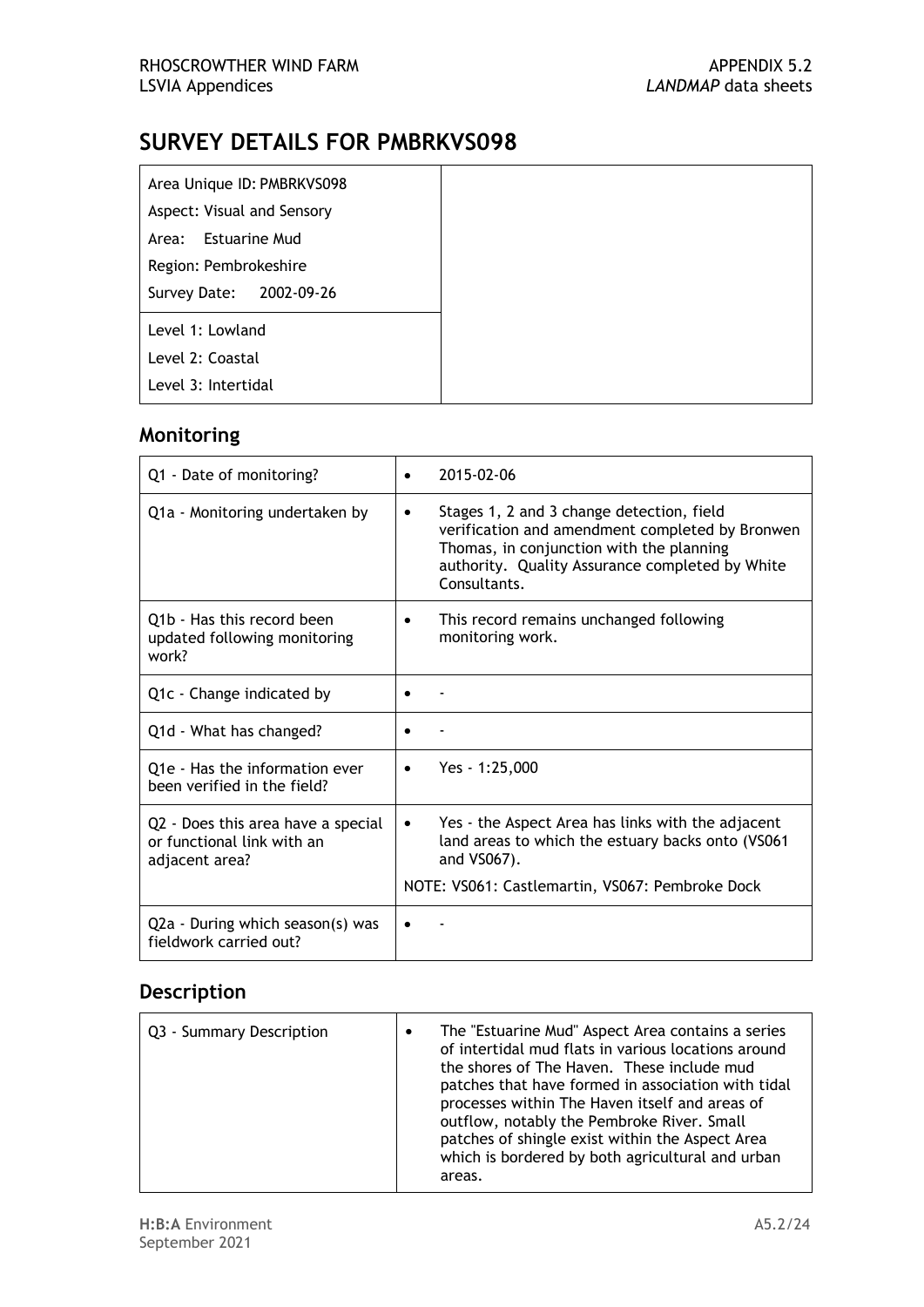## RHOSCROWTHER WIND FARM APPENDIX 5.2<br>
LANDMAP data sheets
APPENDIX 5.2

| Q4 - Physical Form and Elements:                    | Levels                                                                                                                                                                                                                        |
|-----------------------------------------------------|-------------------------------------------------------------------------------------------------------------------------------------------------------------------------------------------------------------------------------|
| Topographic Form?                                   | $\bullet$                                                                                                                                                                                                                     |
| Q5 - Physical Form and Elements:                    | Water                                                                                                                                                                                                                         |
| Landcover Pattern?                                  | $\bullet$                                                                                                                                                                                                                     |
| Q6 - Physical form and elements:                    | No settlements                                                                                                                                                                                                                |
| Settlement pattern                                  | $\bullet$                                                                                                                                                                                                                     |
| Q7 - Physical form and elements:                    | None                                                                                                                                                                                                                          |
| Boundary type                                       | $\bullet$                                                                                                                                                                                                                     |
| Q8 - Aesthetic Qualities: Scale?                    | Large<br>$\bullet$                                                                                                                                                                                                            |
| Q9 - Aesthetic Qualities: Sense of                  | Open                                                                                                                                                                                                                          |
| Enclosure?                                          | $\bullet$                                                                                                                                                                                                                     |
| Q10 - Aesthetic Qualities:                          | Simple                                                                                                                                                                                                                        |
| Diversity?                                          | $\bullet$                                                                                                                                                                                                                     |
| Q11 - Aesthetic Qualities:                          | Smooth                                                                                                                                                                                                                        |
| Texture?                                            | $\bullet$                                                                                                                                                                                                                     |
| Q12 - Aesthetic Qualities: Lines?                   | <b>Sinuous</b><br>$\bullet$                                                                                                                                                                                                   |
| Q13 - Aesthetic Qualities: Colour?                  | Muted<br>$\bullet$                                                                                                                                                                                                            |
| Q14 - Aesthetic Qualities:                          | <b>Balanced</b>                                                                                                                                                                                                               |
| Balance?                                            | $\bullet$                                                                                                                                                                                                                     |
| Q15 - Aesthetic Qualities: Unity?                   | Unity<br>$\bullet$                                                                                                                                                                                                            |
| Q16 - Aesthetic Qualities:                          | Regular                                                                                                                                                                                                                       |
| Pattern?                                            | $\bullet$                                                                                                                                                                                                                     |
| Q17 - Aesthetic Qualities:                          | Mixed                                                                                                                                                                                                                         |
| Seasonal Interest?                                  | $\bullet$                                                                                                                                                                                                                     |
| Q18 - Other Factors: Level of                       | Infrequent                                                                                                                                                                                                                    |
| Human Access?                                       | $\bullet$                                                                                                                                                                                                                     |
| Q19 - Other Factors: Night-Time<br>Light Pollution? | Slight - adjacent towns and industrial plants have<br>$\bullet$<br>some impact on the light levels in the Aspect Area.                                                                                                        |
| Q20 - Other Factors: Use of                         | Appropriate                                                                                                                                                                                                                   |
| <b>Construction Materials?</b>                      | $\bullet$                                                                                                                                                                                                                     |
| Q21 - What materials? Give                          | None present                                                                                                                                                                                                                  |
| Details:                                            | $\bullet$                                                                                                                                                                                                                     |
| Q22 - There are attractive<br>views                 | both in and out - the estuaries feature attractive<br>mudflats at low tide, often with feeding birds<br>evident and a pleasant sheet of water at high tide.<br>Borrowed views of the surrounding Haven are also<br>available. |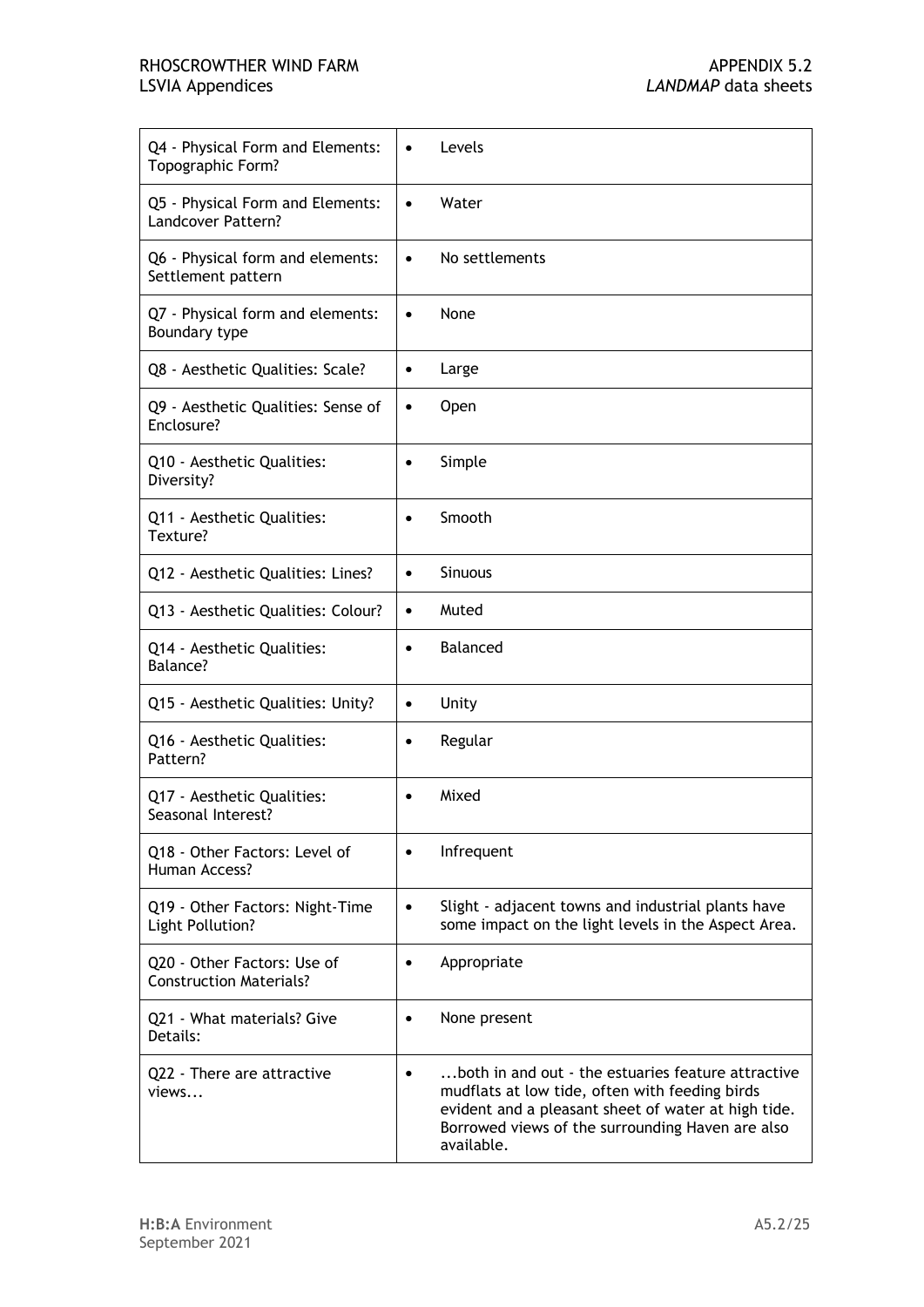| Q23 - There are detractive<br>views                       | out - the urban areas of Pembroke Dock and<br>Milford Haven can be seen from the area as can the<br>large-scale oil refineries and other industrial plants<br>around the Haven.                                                                                               |
|-----------------------------------------------------------|-------------------------------------------------------------------------------------------------------------------------------------------------------------------------------------------------------------------------------------------------------------------------------|
| Q24 - Perceptual and Other<br><b>Sensory Qualities</b>    | Attractive<br>Tranquil<br>Sheltered - the aspect areas feature a naturalistic<br>environment of intertidal mud with changing sights<br>and sounds (particularly the evocative calls of<br>wading birds) which are generally pleasant<br>Smell<br>Unattractive<br><b>Noisy</b> |
| Q25 - What is the sense of<br>place/local distinctiveness | Strong - the sense of place is influenced by views of<br>٠<br>the Haven and its developed areas of town and<br>industry and by the estuarine mudflats within.                                                                                                                 |

| 026 - Value:     | ٠         | High - the Aspect Area features a series of valuable<br>ecosystems that offer a close naturalistic<br>experience for the likely visitor. |
|------------------|-----------|------------------------------------------------------------------------------------------------------------------------------------------|
| Q27 - Condition: |           | Fair - the area is under an appropriate level of low<br>maintenance being changed daily by the natural<br>process of the tide.           |
| Q28 - Trend:     | $\bullet$ | Constant - the area was felt to be in a constant<br>state at the time of survey, in terms of its<br>management and condition.            |

## **Recommendations**

| Q29 - Existing management                     | Generally Appropriate                                                                                                                                                                                                                                |
|-----------------------------------------------|------------------------------------------------------------------------------------------------------------------------------------------------------------------------------------------------------------------------------------------------------|
| Q30 - Existing management<br>remarks:         | The area is apparently under an appropriate low<br>level of management with some use for boat<br>mooring.                                                                                                                                            |
| Q31 - Principal management<br>recommendation: | Preserve the areas through continued<br>٠<br>uninterrupted intertidal processes.                                                                                                                                                                     |
| Q32 - Guideline                               | Immediate - protect the areas from pollution<br>incidents that may result from surrounding<br>industrial or dock activities in order to preserve<br>the wildlife value of the area and the positive<br>sensory features of this including bird song. |
|                                               | Long Term - preserve the estuarine character of<br>the area through allowing continued natural<br>intertidal processes across the area.                                                                                                              |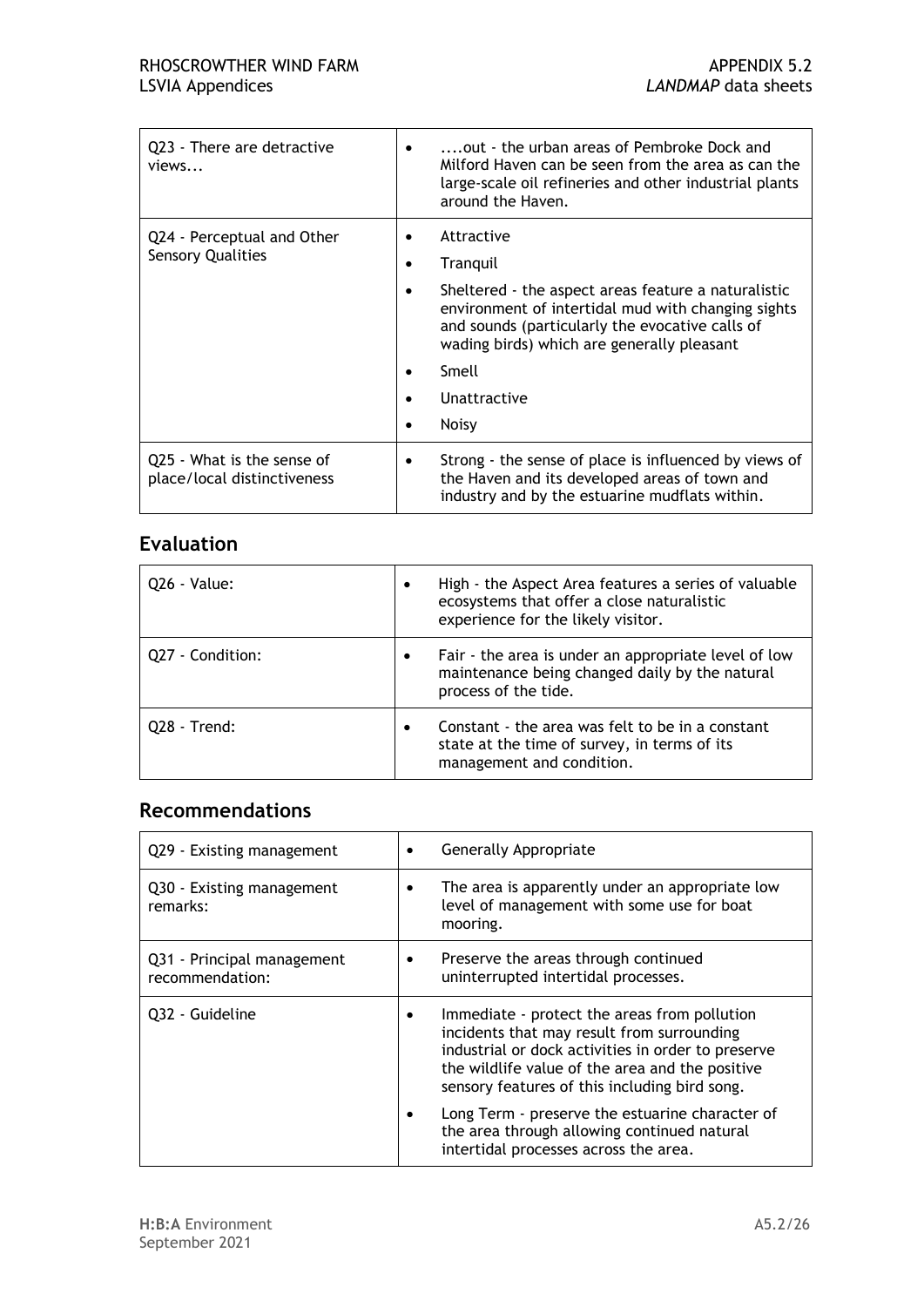#### RHOSCROWTHER WIND FARM **APPENDIX 5.2** LSVIA Appendices *LANDMAP* data sheets

| Q33 - Define the key qualities that<br>should be conserved: | Intertidal and undeveloped character of the<br>$\bullet$<br>mudflats.                                                                                                                              |
|-------------------------------------------------------------|----------------------------------------------------------------------------------------------------------------------------------------------------------------------------------------------------|
| Q34 - Define the key qualities that<br>should be enhanced:  | None<br>٠                                                                                                                                                                                          |
| Q35 - Define the key qualities that<br>should be changed:   | None<br>$\bullet$                                                                                                                                                                                  |
| Q36 - Define the key elements<br>that should be conserved:  | The open mudflats with their tidal flow should be<br>protected from any oil spills or other chemical<br>spills that may be a risk from local industry and<br>should remain open from any barrages. |
| Q37 - Define the key elements<br>that should be enhanced:   | None                                                                                                                                                                                               |
| Q38 - Define the key elements<br>that should be changed:    | None                                                                                                                                                                                               |

## **Tolerance to Change**

| Q39 - Are there any significant<br>threats to the current integrity<br>and condition of the visual &<br>sensory features of the area? | Not known |
|---------------------------------------------------------------------------------------------------------------------------------------|-----------|
|---------------------------------------------------------------------------------------------------------------------------------------|-----------|

#### **Aspect Area Boundary**

| Q40 - To what level was this<br>information site-surveyed?                              | Level 3<br>$\bullet$                                                                                  |
|-----------------------------------------------------------------------------------------|-------------------------------------------------------------------------------------------------------|
| Q41 - At 1:10,000, how much of<br>the Aspect Area boundary is<br>precise?               | Most<br>$\bullet$                                                                                     |
| Q42 - What baseline information<br>source was used for Aspect Area<br>boundary mapping? | OS Landline<br>$\bullet$                                                                              |
| Q43 - If OS Data was used, what<br>was the scale?                                       | 1:10.000<br>$\bullet$                                                                                 |
| Q44 - What is the justification for<br>the Aspect Area boundaries?                      | The Aspect Area boundaries define the areas of<br>$\bullet$<br>intertidal mud flats around the Haven. |

## **Bibliography**

| Q45 - List the key sources used<br>l for this assessment |  | OS plans and aerial photographs |
|----------------------------------------------------------|--|---------------------------------|
|----------------------------------------------------------|--|---------------------------------|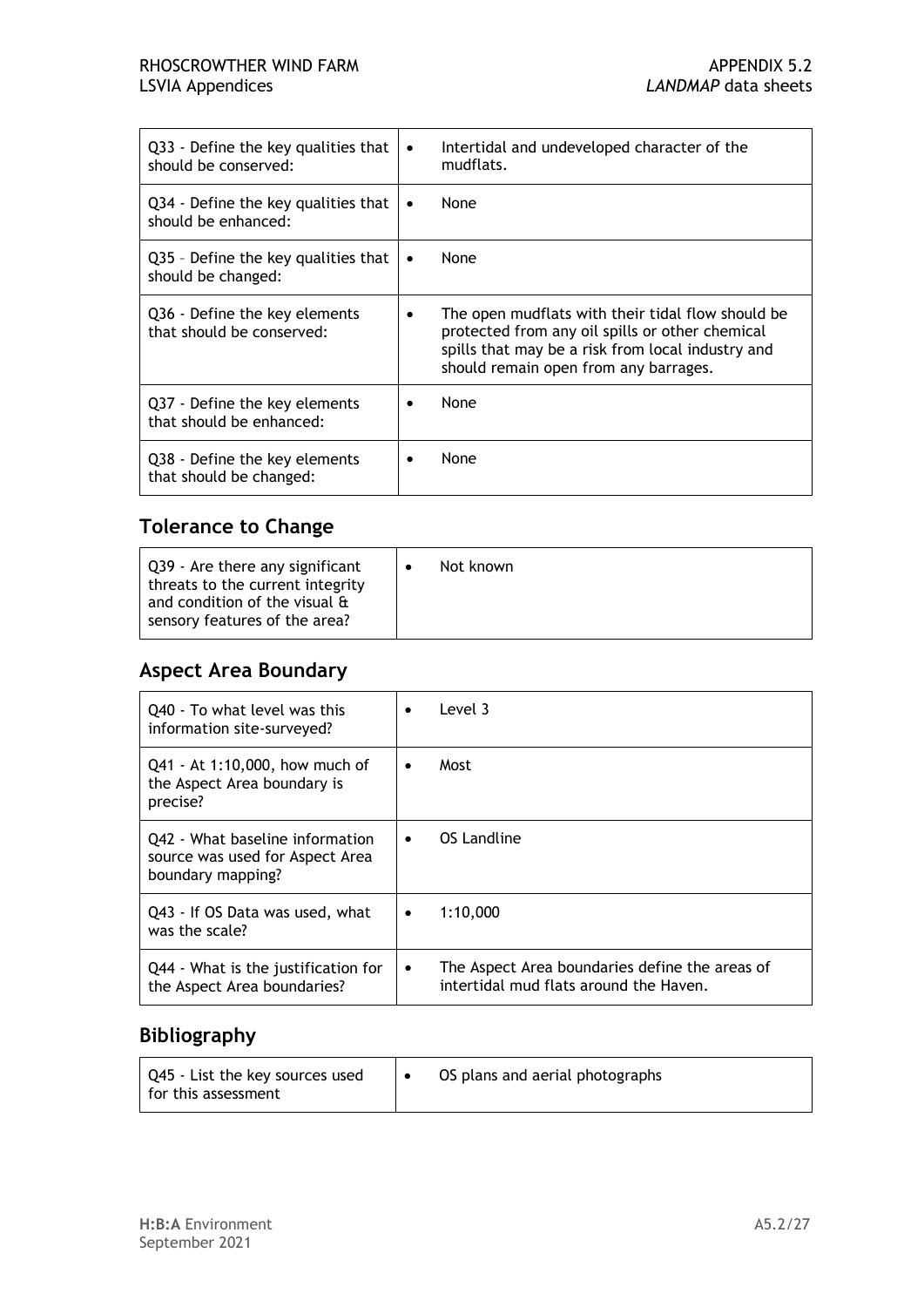#### **Evaluation Matrix**

| Q46 - Evaluation Criteria: Scenic<br>quality     | $\bullet$ | High - the mudflats of the Aspect Area offer an<br>attractive sight with feeding wading birds at low<br>tide and tranquil sheets of water at high tide as<br>well as views of the surrounding Haven detracted<br>from by heavy industry and urban development.                  |
|--------------------------------------------------|-----------|---------------------------------------------------------------------------------------------------------------------------------------------------------------------------------------------------------------------------------------------------------------------------------|
| Q47 - Evaluation Criteria:<br>Integrity          | $\bullet$ | High - there do not appear to be any current<br>threats to the integrity of these mudflats.                                                                                                                                                                                     |
| Q48 - Evaluation Criteria:<br>Character          |           | High - the intertidal mudflats have a very strong<br>character defined by the changing tidal influence<br>and views of the Haven.                                                                                                                                               |
| Q49 - Evaluation Criteria: Rarity                | ٠         | High - the Aspect Area is of note as a series of<br>intertidal mudflats which are of high landscape and<br>wildlife value.                                                                                                                                                      |
| Q50 - Evaluation Criteria: Overall<br>Evaluation | $\bullet$ | High - the Aspect Area contains a series of<br>attractive intertidal mud flats around the Haven.                                                                                                                                                                                |
| Q51 - Justification of overall<br>evaluation     | ٠         | The overall evaluation of "high" for this Aspect Area<br>has been reached through consideration of the<br>"high" values given to each of the criteria of scenic<br>quality, integrity, character and rarity which<br>demonstrates the value of this uncommon<br>landscape type. |

#### **Assessment**

| Q52 - Additional Assessments | None                                                                                                                                                                            |
|------------------------------|---------------------------------------------------------------------------------------------------------------------------------------------------------------------------------|
| Q53 - Additional Comments    | Any potential plans for the area which may impact<br>on the management of these sites should take into<br>account the findings of the Landscape Habitats<br>LANDMAP assessment. |

#### **LMP 14 & 09**

| $\vert$ Q54 - LANDMAP derived landscape $\vert \bullet \vert$<br>types (LMP14) | Coastal edge, cliffs and islands |
|--------------------------------------------------------------------------------|----------------------------------|
| Q55 - LANDMAP derived landscape   •<br>types (LMP09)                           | Coast                            |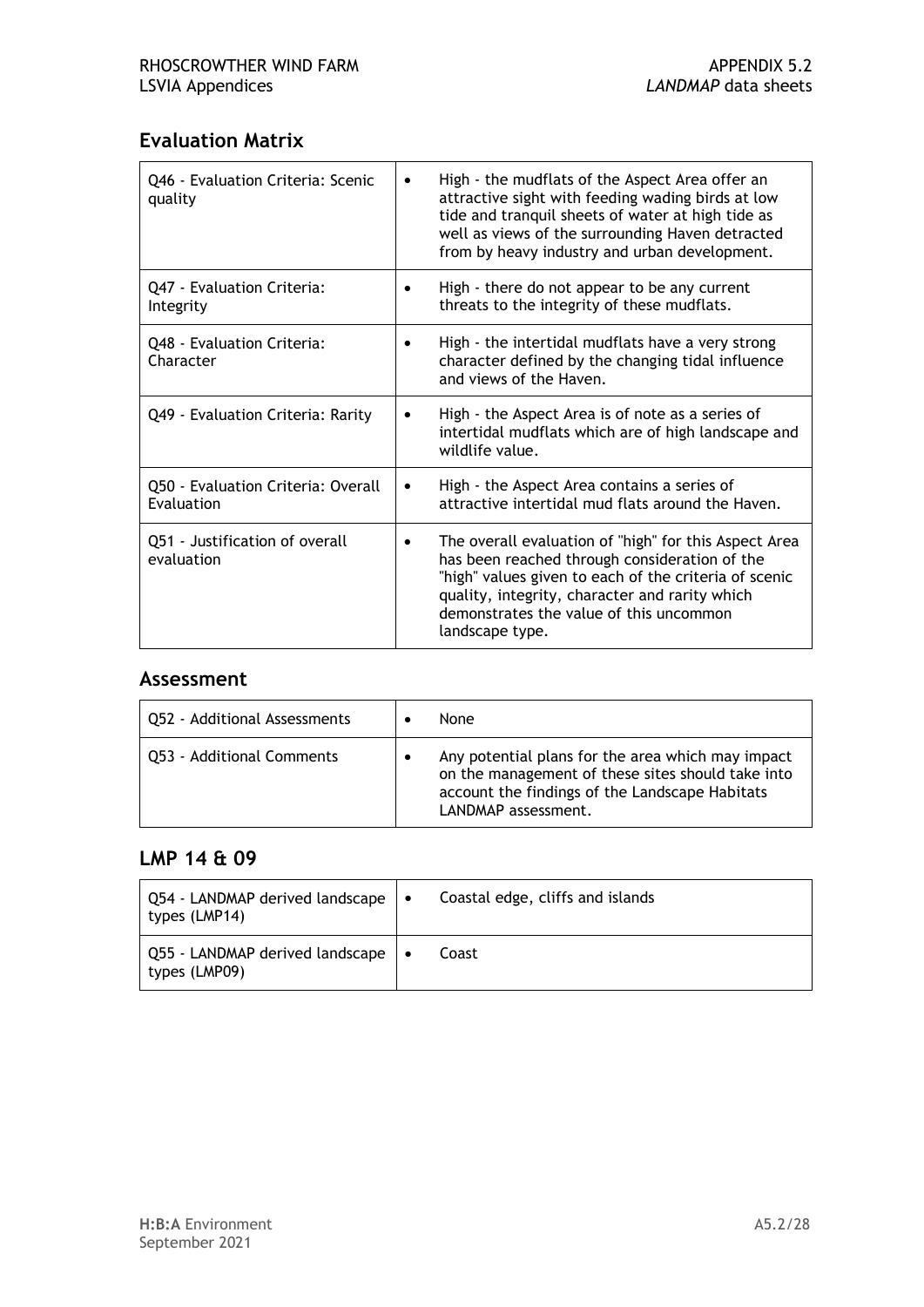| Area Unique ID: PMBRKVS117 |
|----------------------------|
| Aspect: Visual and Sensory |
| Area: Angle Bay            |
| Region: Pembrokeshire      |
| Survey Date: 2012-03-06    |
| Level 1: Lowland           |
| Level 2: Coastal           |
| Level 3: Intertidal        |

## **Monitoring**

| Q1 - Date of monitoring?                                                           | 2015-02-06<br>$\bullet$                                                                                                                                                                                                  |
|------------------------------------------------------------------------------------|--------------------------------------------------------------------------------------------------------------------------------------------------------------------------------------------------------------------------|
| Q1a - Monitoring undertaken by                                                     | Stages 1, 2 and 3 change detection, field<br>$\bullet$<br>verification and amendment completed by Bronwen<br>Thomas, in conjunction with the planning<br>authority. Quality Assurance completed by White<br>Consultants. |
| Q1b - Has this record been<br>updated following monitoring<br>work?                | This record has been updated following monitoring<br>$\bullet$<br>work, there was a real change in the aspect area -<br>views to turbines.                                                                               |
| Q1c - Change indicated by                                                          | OS Data, Aerial Photographs<br>Policies, plans & information resources<br>٠<br>Fieldwork                                                                                                                                 |
| Q1d - What has changed?                                                            | Description                                                                                                                                                                                                              |
| Q <sub>1</sub> e - Has the information ever<br>been verified in the field?         | Yes - 1:25,000<br>$\bullet$                                                                                                                                                                                              |
| Q2 - Does this area have a special<br>or functional link with an<br>adjacent area? | Yes - the Aspect Area has strong functional links<br>$\bullet$<br>with the adjacent area of Angle (VS065).                                                                                                               |
| Q2a - During which season(s) was<br>fieldwork carried out?                         |                                                                                                                                                                                                                          |

| Q3 - Summary Description | The Angle Bay Aspect Area forms one of two bays<br>adjacent to the village of Angle, this being to the<br>east of the village. The bay has a broad sweeping<br>form with a mud and sand cover sheltered by and<br>set back between two rocky outcrops. The area has<br>some borrowed views of the Haven which are |
|--------------------------|-------------------------------------------------------------------------------------------------------------------------------------------------------------------------------------------------------------------------------------------------------------------------------------------------------------------|
|                          | restricted by the sheltered nature of the bay. The<br>area is affected by the visual detractor of the oil                                                                                                                                                                                                         |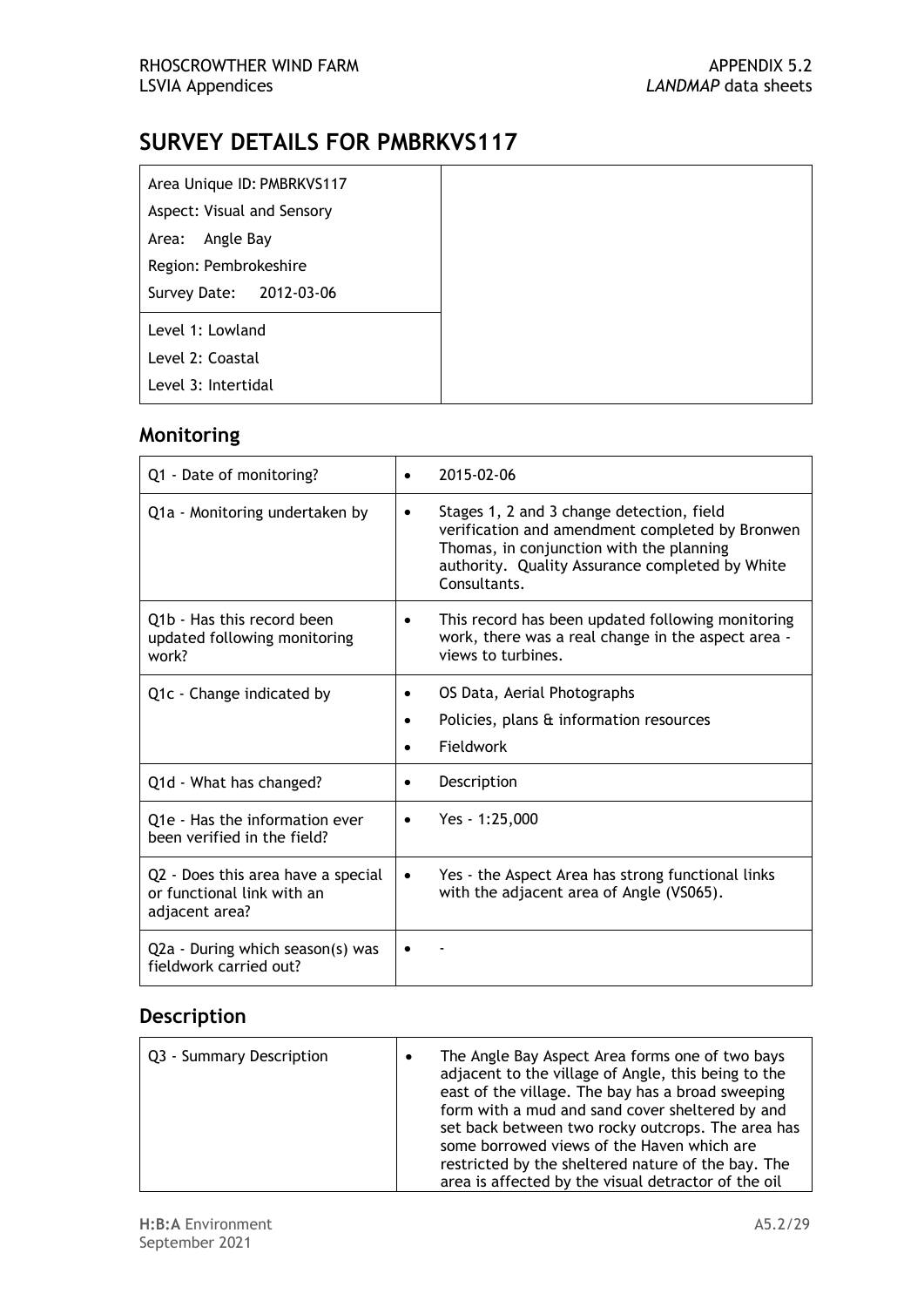|                                                     | refinery nearby and by views across the Haven to<br>industry and wind turbines.                                                                                                                                                                                                   |
|-----------------------------------------------------|-----------------------------------------------------------------------------------------------------------------------------------------------------------------------------------------------------------------------------------------------------------------------------------|
| Q4 - Physical Form and Elements:                    | Levels                                                                                                                                                                                                                                                                            |
| Topographic Form?                                   | $\bullet$                                                                                                                                                                                                                                                                         |
| Q5 - Physical Form and Elements:                    | Water                                                                                                                                                                                                                                                                             |
| Landcover Pattern?                                  | $\bullet$                                                                                                                                                                                                                                                                         |
| Q6 - Physical form and elements:                    | No settlements                                                                                                                                                                                                                                                                    |
| Settlement pattern                                  | $\bullet$                                                                                                                                                                                                                                                                         |
| Q7 - Physical form and elements:                    | None                                                                                                                                                                                                                                                                              |
| Boundary type                                       | $\bullet$                                                                                                                                                                                                                                                                         |
| Q8 - Aesthetic Qualities: Scale?                    | Medium<br>$\bullet$                                                                                                                                                                                                                                                               |
| Q9 - Aesthetic Qualities: Sense of                  | Enclosed                                                                                                                                                                                                                                                                          |
| Enclosure?                                          | $\bullet$                                                                                                                                                                                                                                                                         |
| Q10 - Aesthetic Qualities:                          | Uniform                                                                                                                                                                                                                                                                           |
| Diversity?                                          | $\bullet$                                                                                                                                                                                                                                                                         |
| Q11 - Aesthetic Qualities:                          | Mixture                                                                                                                                                                                                                                                                           |
| Texture?                                            | $\bullet$                                                                                                                                                                                                                                                                         |
| Q12 - Aesthetic Qualities: Lines?                   | Curved<br>$\bullet$                                                                                                                                                                                                                                                               |
| Q13 - Aesthetic Qualities: Colour?                  | Muted<br>$\bullet$                                                                                                                                                                                                                                                                |
| Q14 - Aesthetic Qualities:                          | Harmonious                                                                                                                                                                                                                                                                        |
| Balance?                                            | $\bullet$                                                                                                                                                                                                                                                                         |
| Q15 - Aesthetic Qualities: Unity?                   | Unity<br>$\bullet$                                                                                                                                                                                                                                                                |
| Q16 - Aesthetic Qualities:                          | Regular                                                                                                                                                                                                                                                                           |
| Pattern?                                            | $\bullet$                                                                                                                                                                                                                                                                         |
| Q17 - Aesthetic Qualities:<br>Seasonal Interest?    | Mixed                                                                                                                                                                                                                                                                             |
| Q18 - Other Factors: Level of                       | Infrequent                                                                                                                                                                                                                                                                        |
| Human Access?                                       | $\bullet$                                                                                                                                                                                                                                                                         |
| Q19 - Other Factors: Night-Time<br>Light Pollution? | Slight - the adjacent area of Angle with its village<br>$\bullet$<br>houses border onto the bay but are largely shielded<br>from it by the landform and by vegetation Views<br>of the oil refinery outside of the area are lit at<br>night but this does not extend into the area |
| Q20 - Other Factors: Use of                         | Appropriate                                                                                                                                                                                                                                                                       |
| <b>Construction Materials?</b>                      | $\bullet$                                                                                                                                                                                                                                                                         |
| Q21 - What materials? Give                          | None present                                                                                                                                                                                                                                                                      |
| Details:                                            | $\bullet$                                                                                                                                                                                                                                                                         |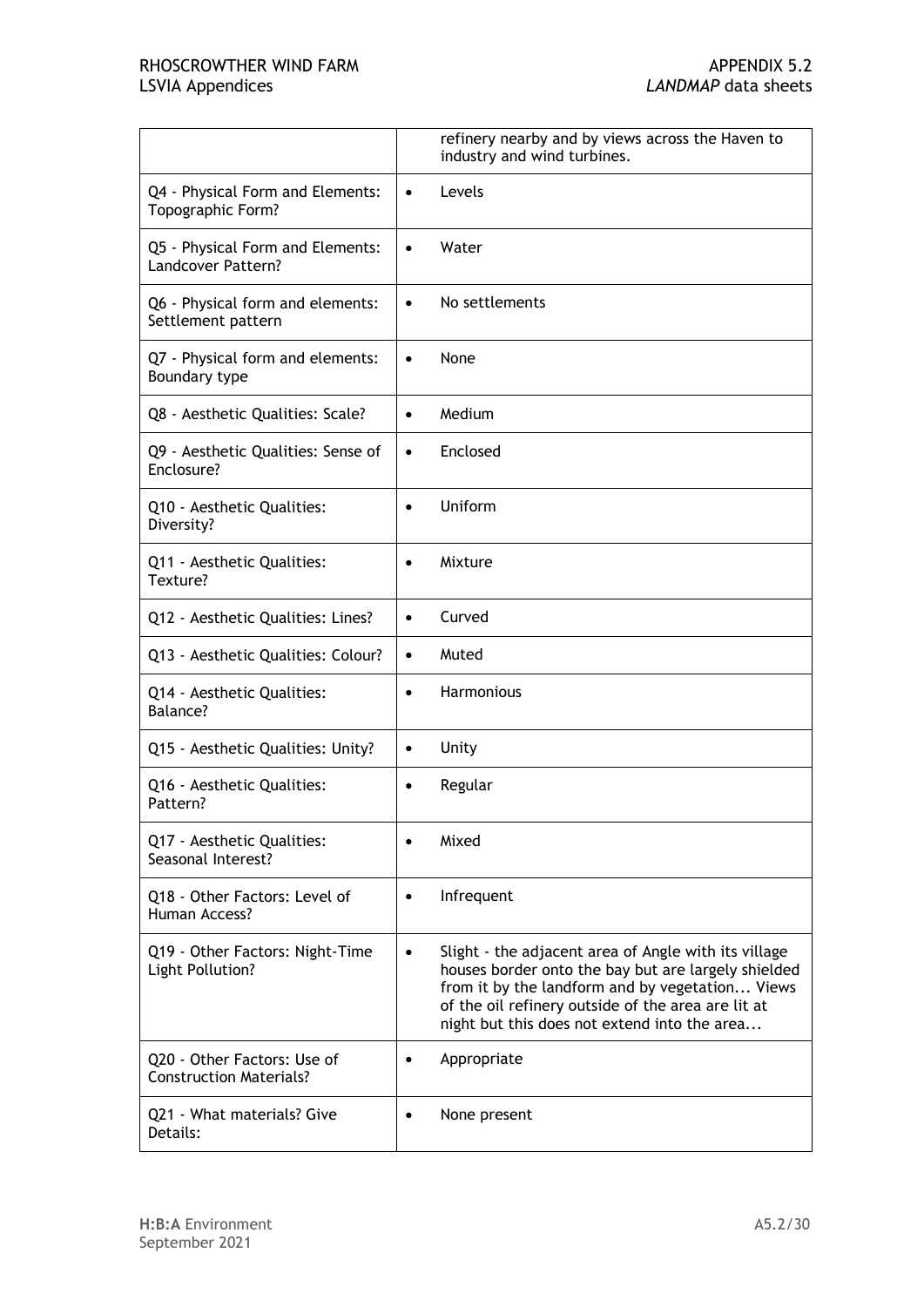| Q22 - There are attractive<br>views                       | both in and out - the pleasant curved bay with<br>٠<br>sandy and muddy levels and rocky outcrops is<br>visually attractive and offers further pleasant views<br>out to the Haven                                                                            |
|-----------------------------------------------------------|-------------------------------------------------------------------------------------------------------------------------------------------------------------------------------------------------------------------------------------------------------------|
| Q23 - There are detractive<br>views                       | out - the borrowed views of the oil refinery are<br>a detractor<br>2014 - plus wind turbines on shoreline across the<br>Haven                                                                                                                               |
| Q24 - Perceptual and Other<br><b>Sensory Qualities</b>    | Attractive<br>٠<br>Tranquil<br>$\bullet$<br>Sheltered<br>$\bullet$<br>Safe - the bay to the east of Angle village is<br>$\bullet$<br>sheltered by its curved nature between the<br>protecting headlands of Angle Point and Sawdern<br>Point<br>Unattractive |
| Q25 - What is the sense of<br>place/local distinctiveness | Moderate - the areas sense of place is defined by<br>٠<br>Muddy and sand beach sheltered between two<br>small headlands and having views out to the<br>Haven                                                                                                |

| Q26 - Value:     | High - the Aspect Area is an attractive sandy/<br>muddy bay with rocky outcrops set back from the<br>Haven which is seen in views that are mostly<br>attractive but are affected by the presence of the<br>nearby oil refinery and wind turbines. |
|------------------|---------------------------------------------------------------------------------------------------------------------------------------------------------------------------------------------------------------------------------------------------|
| Q27 - Condition: | Fair - the area is under an appropriate low level of<br>maintenance being strongly influenced by natural<br>tidal processes                                                                                                                       |
| 028 - Trend:     | Constant - the area was felt to be in a constant<br>state of management and condition at the survey<br>time                                                                                                                                       |

#### **Recommendations**

| Q29 - Existing management                     |           | Generally Appropriate                                                                                                                                                             |
|-----------------------------------------------|-----------|-----------------------------------------------------------------------------------------------------------------------------------------------------------------------------------|
| Q30 - Existing management<br>remarks:         |           | The area is under little active management which<br>is appropriate as a beach location The main<br>human intervention is the placing and use of boat<br>moorings low on the beach |
| Q31 - Principal management<br>recommendation: | $\bullet$ | Preserve and enhance coastal quality of the bay                                                                                                                                   |
| 032 - Guideline                               |           | Long Term - preserve the coastal character of the<br>bay through avoiding development within the area.                                                                            |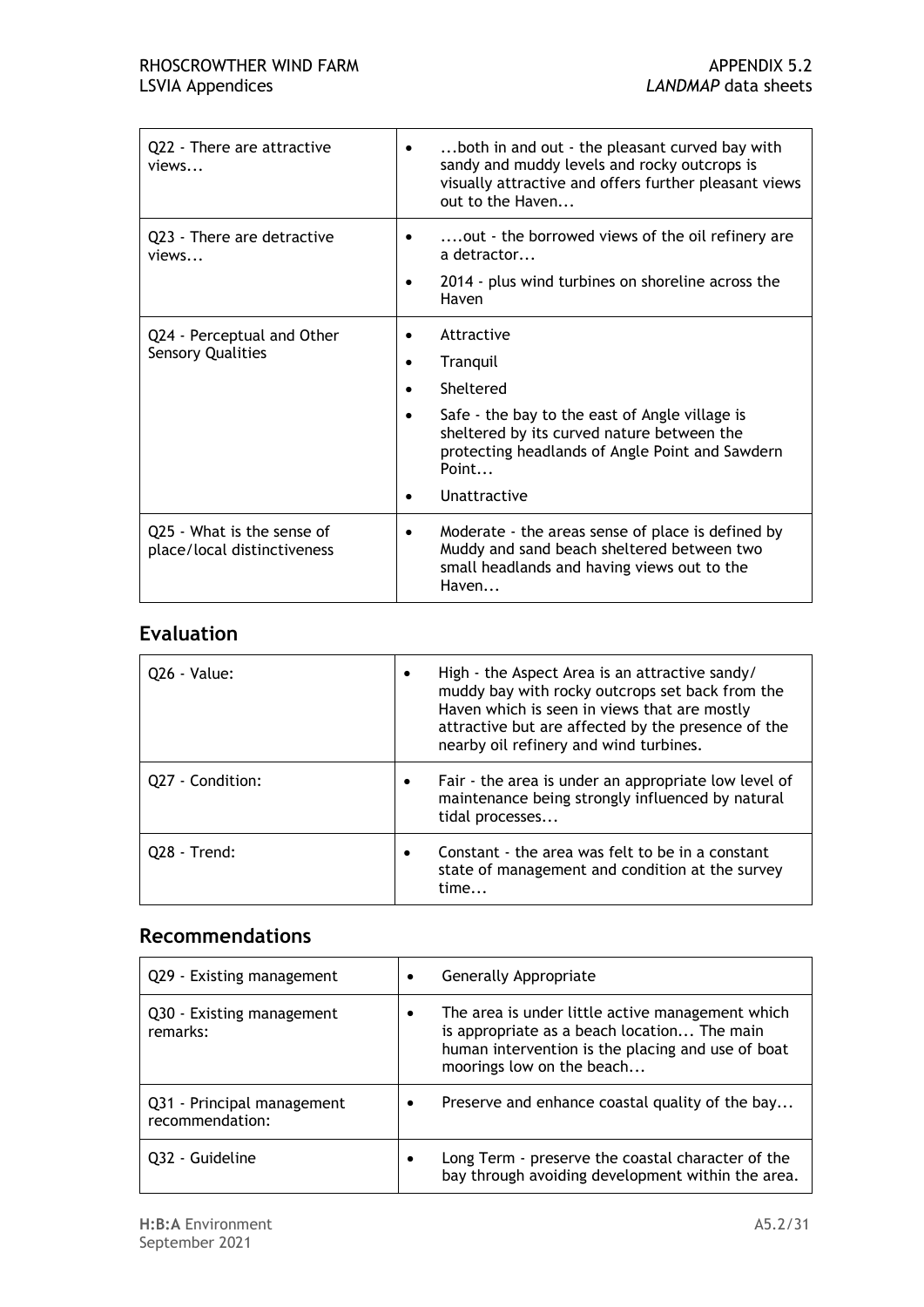| Q33 - Define the key qualities that<br>should be conserved: | $\bullet$ | Coastal and relatively undeveloped nature of the<br>Aspect Area.                        |
|-------------------------------------------------------------|-----------|-----------------------------------------------------------------------------------------|
| Q34 - Define the key qualities that<br>should be enhanced:  | ٠         | Visual features outside of the Aspect Area by<br>screening the oil refinery if possible |
| Q35 - Define the key qualities that<br>should be changed:   | ٠         | None.                                                                                   |
| Q36 - Define the key elements<br>that should be conserved:  |           | Sandy and rocky beach with views of the Haven.                                          |
| Q37 - Define the key elements<br>that should be enhanced:   |           | The view of the oil refinery should be reduced if<br>possible.                          |
| Q38 - Define the key elements<br>that should be changed:    |           | None                                                                                    |

#### **Tolerance to Change**

| Q39 - Are there any significant<br>threats to the current integrity<br>and condition of the visual &<br>sensory features of the area? | Not known |
|---------------------------------------------------------------------------------------------------------------------------------------|-----------|
|---------------------------------------------------------------------------------------------------------------------------------------|-----------|

#### **Aspect Area Boundary**

| Q40 - To what level was this<br>information site-surveyed?                              | Level 3<br>$\bullet$                                                                |
|-----------------------------------------------------------------------------------------|-------------------------------------------------------------------------------------|
| Q41 - At 1:10,000, how much of<br>the Aspect Area boundary is<br>precise?               | All<br>٠                                                                            |
| Q42 - What baseline information<br>source was used for Aspect Area<br>boundary mapping? | OS Landline<br>$\bullet$                                                            |
| Q43 - If OS Data was used, what<br>was the scale?                                       | 1:10.000<br>٠                                                                       |
| Q44 - What is the justification for<br>the Aspect Area boundaries?                      | The Aspect Area boundaries identify the sandy and<br>$\bullet$<br>rock of Angle Bay |

## **Bibliography**

| Q45 - List the key sources used<br>l for this assessment |  | OS plans and aerial photographs |
|----------------------------------------------------------|--|---------------------------------|
|----------------------------------------------------------|--|---------------------------------|

#### **Evaluation Matrix**

| Q46 - Evaluation Criteria: Scenic<br>quality |  | Moderate - the Aspect Area contains an attractive<br>sand/ mud beach with rocky outcrops and small<br>boats moored on the lower shore Attractive |
|----------------------------------------------|--|--------------------------------------------------------------------------------------------------------------------------------------------------|
|----------------------------------------------|--|--------------------------------------------------------------------------------------------------------------------------------------------------|